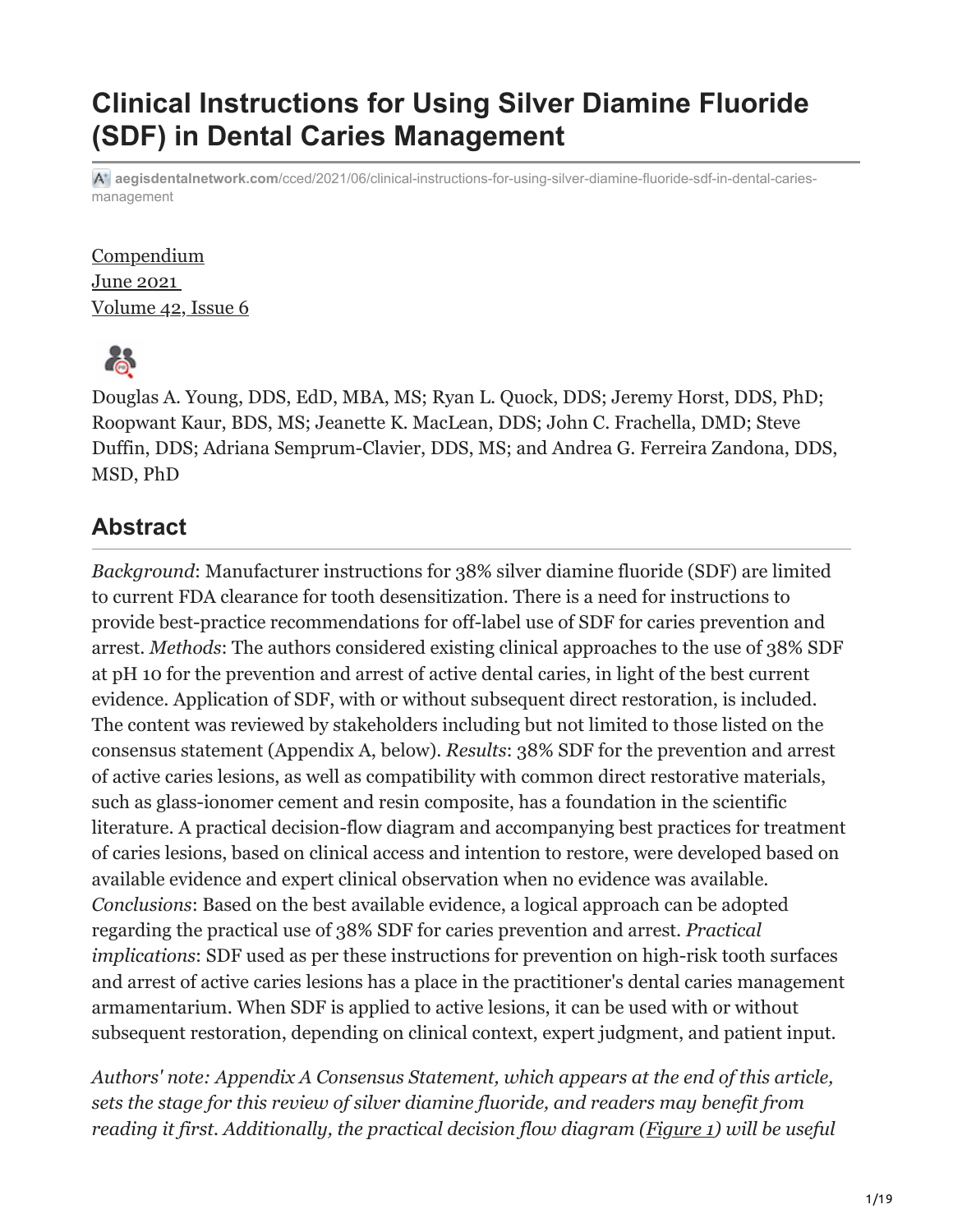*to readers, both in helping to organize consumption of this article's content as well as applying its content to clinical scenarios.*

[From 1981-2021, BISCO has dedicated time, resources and talent to improving restorative](https://www.aegisdentalnetwork.com/go/e34271) dentistry. Learn more about BISCO\'s legacy...

In the "Evidence-based Clinical Practice Guideline on Nonrestorative Treatments for Carious Lesions" from the American Dental Association (2018), silver diamine fluoride (SDF) is recommended to arrest cavitated coronal carious lesions on primary or permanent teeth.<sup>1,2</sup> Once arrested, demineralization and lesion progression is halted. Systematic reviews and meta-analyses of controlled clinical trials conclude that SDF should be used as a preventive agent on high-risk surfaces.<sup>3-7</sup> Mechanistic studies suggest that SDF should be applied under restorative materials as a liner to harden infected or affected decayed dentin<sup>8-</sup> <sup>13</sup> and provide long-term antibacterial effects.<sup>14-16</sup>

Because current US Food and Drug Administration (FDA) clearance for SDF is for treatment of tooth sensitivity (and not dental caries prevention or lesion arrest), there are no manufacturers' instructions for use of SDF to prevent or arrest dental caries lesions. Similar to fluoride varnish, this off-label use is permissible and appropriate under US law. This instructional article provides recommendations for the arrest and prevention of dental caries lesions using 38% SDF solution at pH 10 (Appendix B, SDF at a Glance) based on current available evidence. It should be noted that these instructions and protocols are not applicable nor intended for other products that contain a higher ammonia component and higher pH, which require a gingival barrier or dental dam to prevent soft-tissue burns,<sup>17</sup> or the addition of potassium iodide. For reader convenience, a flow diagram of the clinical use of SDF on an active lesion has been developed and is provided (Figure 1). Subsequent sections of these instructions are section-titled to sync with the diagram. The flow diagram is reflective of the international consensus statements on carious tissue removal and when to intervene in the caries process,  $18,19$  and is in accord with the original meanings of the terms "cavity" and "carious" as indicating that a full enamel cavitation is necessary for bacteria to infect the dentin and therefore possibly indicate invasive treatment.

### **Instructions for Application of SDF**

Always obtain informed consent and discuss how the use of SDF and subsequent applications must be used in conjunction with existing caries management and prevention strategies. The following step-by-step protocol is based on both published research and clinical experience. When combined with other minimally invasive caries management techniques as presented in this article it is expected that incorporation of SDF into restorative procedures will yield significant advantages for long-term disease management. Presently, there is no strong scientific evidence supporting the effectiveness of any one protocol over another. Commonly used alternatives are noted. Particularly, drying with cotton gauze instead of compressed air avoids production of microbial aerosols during SDF application.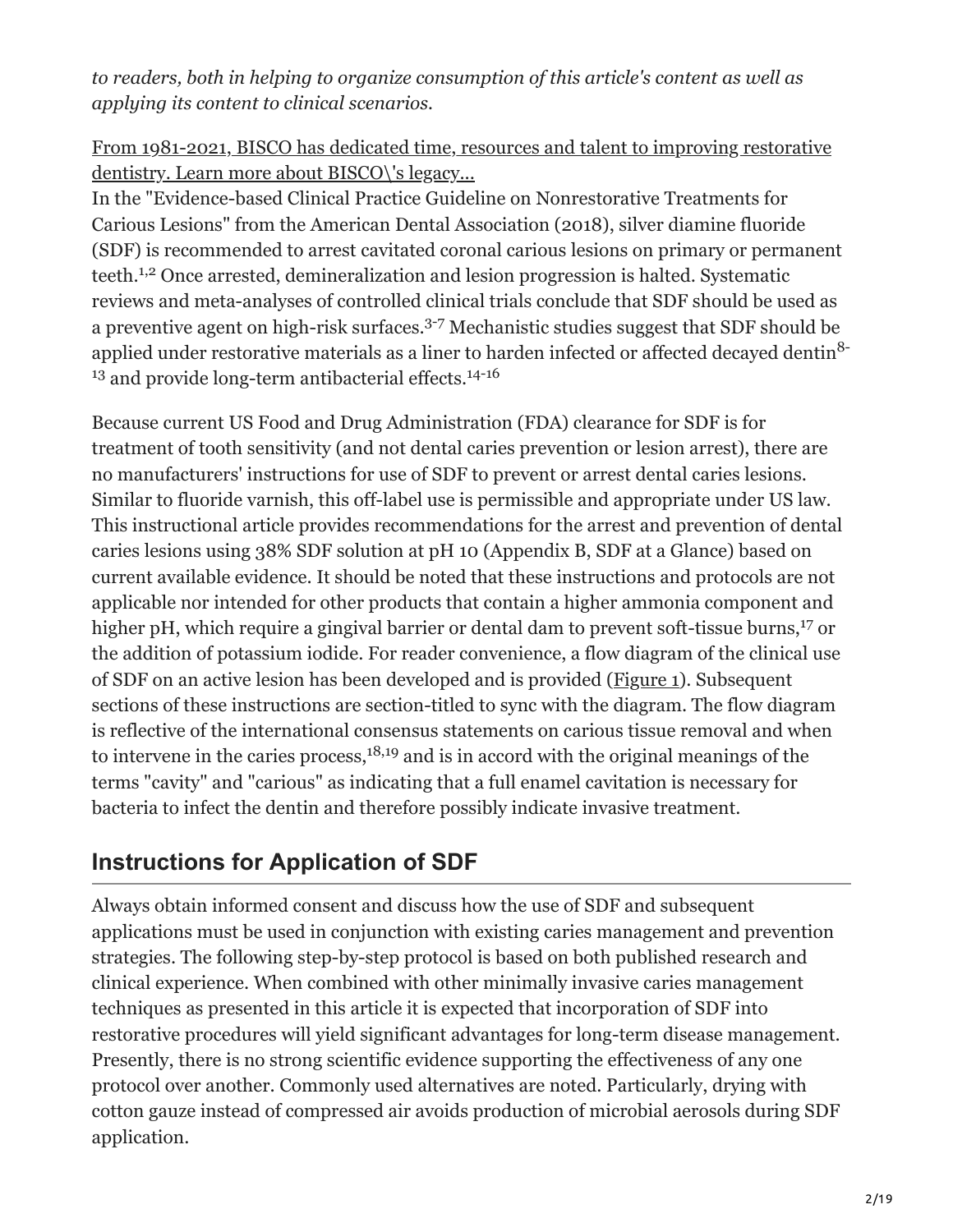1. *Use of personal protective equipment (PPE)* for patient (safety glasses, plastic lined bib, other skin and clothes protection as indicated) and operator (safety glasses, mask, gloves, gown, etc) is strongly recommended. Protective coverings to protect clinical environmental surfaces are also advised.

2. *Dispense SDF* into a plastic dappen dish for immediate use; recap bottle immediately. One drop treats up to five surfaces, depending on the size of the lesion or surface.

Note: When using unit-dose capsules ( $\sim$ 0.13 ml  $\approx$  four drops) the following instructions apply: (A) Place a unit dose upright on a plastic-lined tray or countertop. (B) Tap the unit on the counter/tray to ensure the liquid is at the bottom of the container. (C) Hold a 2x2 gauze over the ampoule and carefully snap off the cap while holding the base. (D) Dispose of the gauze and cap inside of your gloves in a proper receptacle. (E) Re-glove and apply as described in the subsequent sections.

3. *Utilize optional extraoral protection* for the lips and surrounding area using petroleum jelly or lip balm. Scented lip balm or a dab of toothpaste on the tongue may be used to mask any smell or taste perceived by some patients. Protecting the intraoral soft tissues is not needed, and the material could inadvertently get on the lesion or surface and inhibit SDF uptake.

4. *Isolate tooth surfaces to be treated and protect other areas at risk for unwanted staining* by using gauze, cotton rolls, absorbent triangles, a saliva ejector, and/or suction bite-block device. A clinical dental assistant may be helpful, especially when applying SDF in young patients or difficult situations.

5. *No caries removal* is necessary prior to applying SDF.

6. *Dry the area* to be treated as well as the surrounding high-risk surfaces with compressed air to control excess moisture. Dry with high-speed vacuum and/or cotton/gauze if compressed air is not available or if drying is not well tolerated by the patient, or if aerosol is a concern. Use of gauze avoids microbial aerosol production from the flow compressed air on saliva, but may decrease absorption.

7. *Saturate the lesion or high-risk surface with SDF using a microbrush and allow absorption of SDF by capillary action for at least 1 minute.* Do not rinse, light-cure, or blow compressed air while the SDF is being absorbed. Some clinicians prefer to lightly scrub the SDF into the lesion or surface while applying, to release the liquid's surface tension. Avoid contact of SDF with unintended structures. After waiting at least 1 minute for the SDF to absorb, lightly blot any excess SDF with cotton.

8. *Apply a varnish such as fluoride varnish on top of the SDF (optional)* to keep the SDF in contact with the caries lesion or high-risk surface for as long as possible, prevent saliva from diluting the SDF, reduce risk of unwanted stain on other tooth surfaces, and to mask the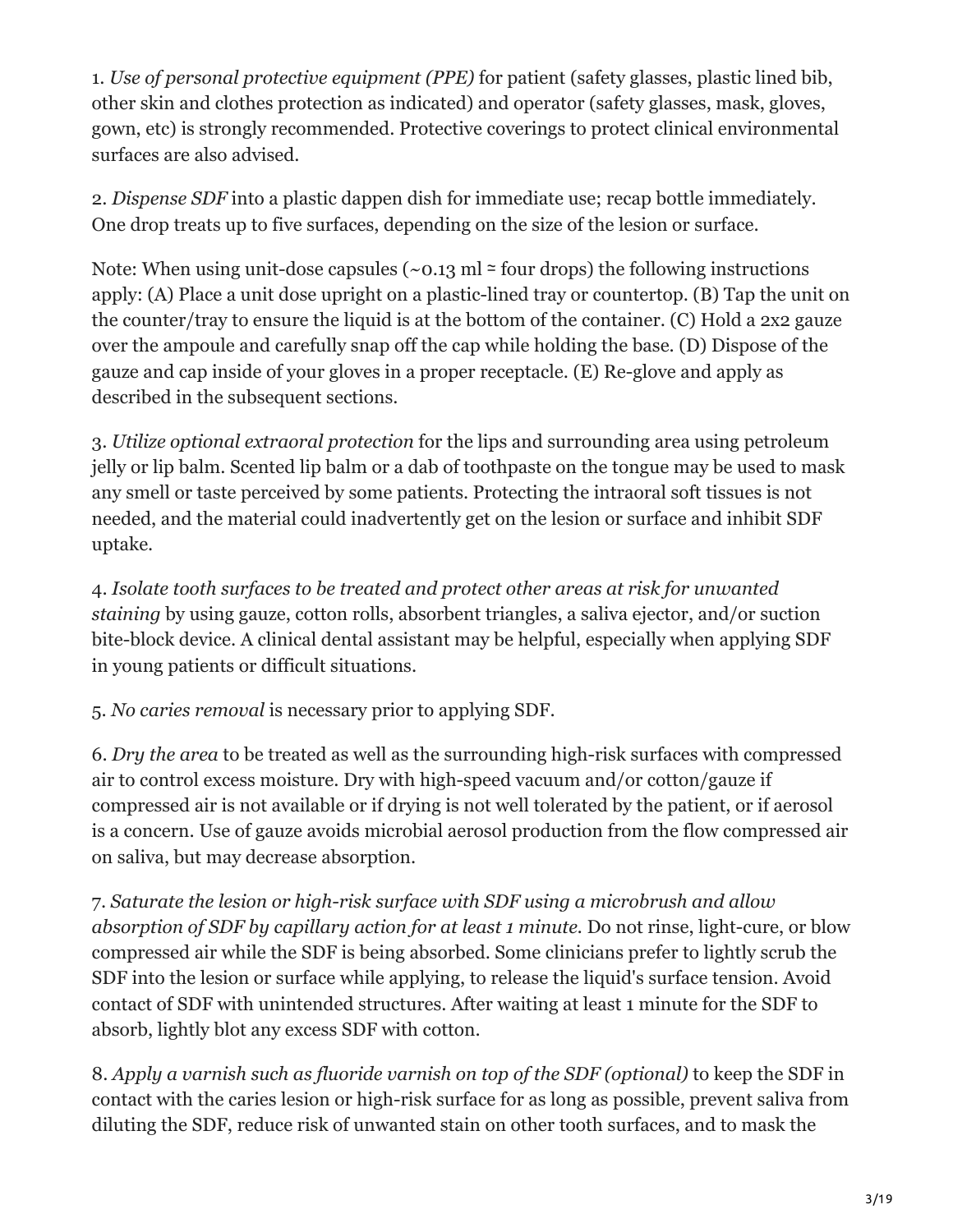taste from the SDF.<sup>20,21</sup> NOTE: If a restoration is going to be placed on the same day as *SDF application, do NOT complete this step.*

9. *Cleanup* by carefully bringing all materials to a waste receptacle while avoiding contact or dripping, for example, by inverting into a glove.

## **Approximal Techniques**

SDF can be applied to an approximal caries lesion and other difficult-to-access high-risk surfaces by two methods. Both rely on capillary action:

*Method 1:* Simply desiccate/dry the contact point with compressed air or cotton and then saturate the contact area with SDF using a microbrush on the occlusal, facial, and lingual embrasures.

*Method 2: Use woven unwaxed floss (Figure 2 and Figure 3).<sup>22</sup> Place the dry "fuzzy" part of* the floss into the dry, isolated contact and apply SDF to the floss with a microbrush on the lingual, buccal, and over the occlusal aspect. Do not move the floss. Remove the floss after at least 1 minute. It is important to protect the soft tissues (e.g., with a gloved finger) from any SDF migrating along the floss.

### **SDF Recall and Re-application Recommendations (When No Restoration is Placed)**

If no restoration is planned, repeated applications of SDF are recommended, at least annually.<sup>6,23-26</sup> Greater effectiveness is achieved with biannual than annual application<sup>25,26</sup> and increased frequency of applications early in treatment.<sup>27</sup>

## *Restoring SDF-Treated Lesions*

The rationale for restoring SDF-treated lesions may include but is not limited to eliminating food traps and improving cleansability**,** restoring form and function, and enhancing esthetics. Restorative options are guided by evidence, clinical judgment, and patient decisions. A recent large trial in young children that compared SDF to a placebo placed at a separate visit prior to restoration showed the combination of SDF and restoration with selective caries removal using atraumatic restorative treatment (ART) to be clinically compatible. $28$  A successful restoration has a sealed margin that prevents nutrients from reaching bacteria in deeper areas, halting the demineralization process. Indeed, if clean margins can be achieved and a sealed restoration placed, SDF may not always be needed.

Conservative cavity preparation with selective caries removal<sup>29,30</sup> focuses on clean healthy external cavity preparation walls (from enamel margins through the dentino-enamel junction [DEJ]).<sup>18,29-31</sup> Light-curing in the presence of free silver can darken the restoration and/or margins. If clean margins can be achieved *after* SDF placement it will limit SDF to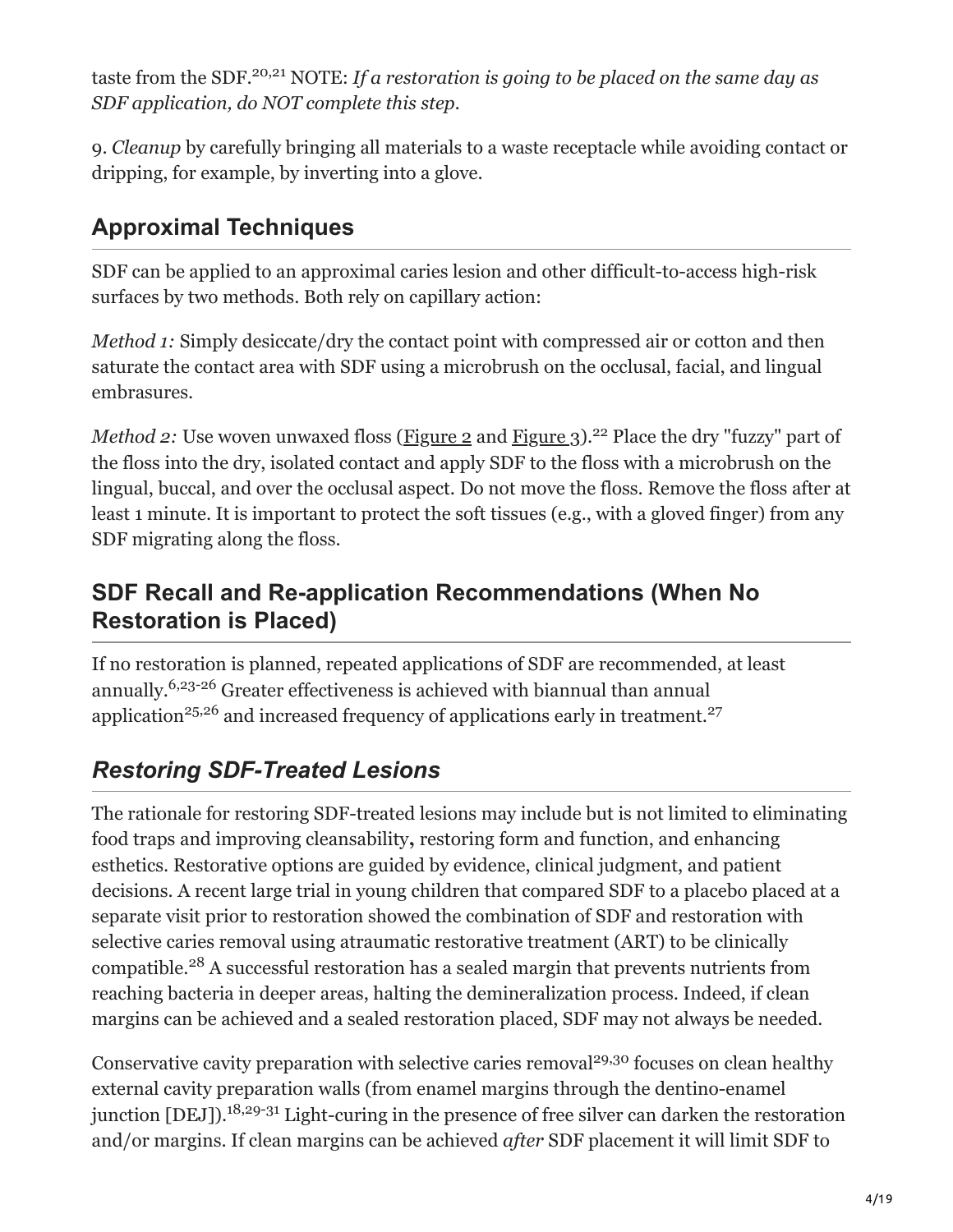the internal portion of the preparation and minimize staining at the junction of the tooth and restoration. When bonding SDF-treated dentin with resin adhesives, rinse at least 1 minute after SDF application to optimize bond strength.<sup>32</sup> The concluding sections offer some additional best practice treatment suggestions and examples.

## **Glass-Ionomer/Resin-Modified Glass-Ionomer Cement Best Practices**

Silver-modified atraumatic restorative treatment (SMART) is defined here as a modified application of the atraumatic restorative treatment (ART) philosophy, that allows the flexibility to use SDF with or without cleaning the margins-using rotary or other minimally invasive methods-before placing a restoration. SMART is often indicated for its combination of characteristics, including selective caries removal sealing off nutrient sources from remaining bacteria,<sup>29,30</sup> antimicrobial activity,<sup>14-16</sup> desensitization,<sup>33</sup> remineralization,<sup>10</sup> and restoration of active cavitated carious lesions. 34

Glass-ionomer cement (GIC) is the preferred material for SMART restorations because it is the only restorative material that is water-based and has a significant anticaries effect, 35-37 with less recurrent decay at the margins<sup>38,39</sup> and adjacent surfaces.<sup>40-42</sup> The long-term release of fluoride ions supports remineralization, 43,44 and as these ions are released from the GIC they are also able to be "recharged" by ions from other sources such as fluoride toothpaste.<sup>45</sup> GIC restorations have been shown to be antibacterial and to decrease acidogenicity of the biofilm, most likely from the fluoride release. 46

## *Option A. Multiple-Appointment SMART: Arrest First With SDF, Then Restore Later*

Apply SDF once or more depending on the activity and size of the lesion(s), wait 2 to 4 weeks, then restore or seal with material of choice. During the intervening period, the lesion will harden, creating a foundation twice as hard as healthy dentin.<sup>13</sup> Also, the free silver will dissipate, avoiding stain to the restoration or sealant material. Dramatically less or even no caries removal is necessary depending on the hardening or arrest of the lesion.<sup>47</sup> Stain in areas that would show through can be selectively excavated (external walls) or blocked with opaquer (internal walls) prior to restoration.

## *Option B. Same-Day SMART: SDF During a Restorative or Sealant Procedure Using GIC or Resin-Modified Glass Ionomer*

Same-day SMART restorations and sealants may turn gray when placed at the same appointment (as noted for light-cured materials) (Figure 4 and Figure 5). This can be minimized or eliminated by first placing SDF, then completely cleaning the perimeter of the preparation as in selective caries removal $1^{18,29-31}$  and rinsing, followed by restoration with conventional GIC, or resin-modified glass ionomer (RMGI) as described in the 11-step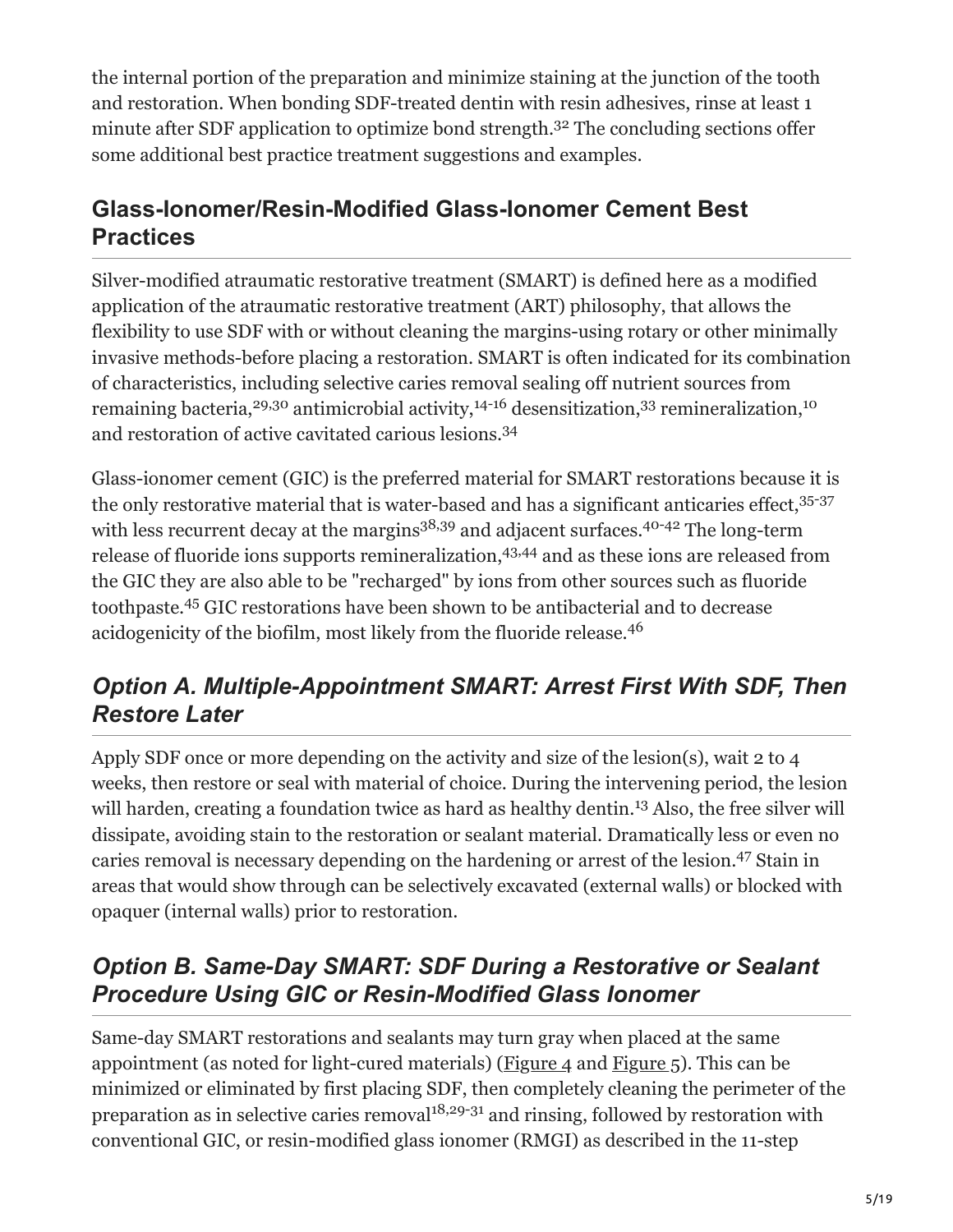procedure below. Note that CDT code D1354 contains no language that precludes delivery of a restorative (or any other) procedure on the same date of service, but does preclude mechanical removal of sound tooth structure.

The suggested instructions for same-day SMART restorations/sealants are as follows:

1. *Remove biofilm and pellicle* with pumice or defocused air abrasion, or with cotton products if using microbial aerosol precautions, in the surrounding area of the lesion to be treated (GIC has no chemical bond to biofilm or pellicle). 35,48-50

2. *Apply SDF* as per the step-by-step instructions detailed previously. (Note: Some clinicians prefer to wait and apply the SDF after dentin conditioning at step 7.)

3. *Clean the perimeter of the lesion*<sup>30</sup> using your preferred technique (rotary handpiece, air abrasion, or hand instruments such as hand drills or spoon excavators).

4. *Condition the lesion and surrounding areas with 20% polyacrylic acid* for 10 seconds (removing the smear layer and activating the surface for ionic exchange). It is important to condition not just the lesion but the surrounding areas as well.

5. *Rinse with water for 10 seconds and blot dry* (leaving a moist "glossy" surface).

6. *Place a matrix and wedge, if needed.*

7. If any contamination occurs, rinse briefly again with water and blot dry with cotton (*leave a moist "glossy" surface*). (Note: Some clinicians prefer to apply the SDF at this step after dentin conditioning rather than in step 2.)

8. *Mix the GIC or RMGI* for 10 seconds and apply immediately to the cavitation to prevent voids.

9. *Work quickly to place, shape, and remove excess* because any increase in temperature will greatly decrease manufacturer's stated working time**.** *Avoid over-manipulating the* GIC once initial gel crosslinking has begun (when the setting GIC begins to lose its gloss).<sup>48</sup>

10. *Protect from water loss or water gain.* Do not allow the GIC to dry out or become diluted with water/saliva.<sup>48,51,52</sup> Methods for preventing excess water loss or water gain from or to the GIC include turning suction isolation systems down or off during set, and/or coating the surface of the GIC with a microbrush dipped in unfilled resin, using a damp (not drenched) cotton-tip applicator, or gloved finger remoisten with water/saliva.<sup>48,51,52</sup>

11. *Do not disturb the restorative material while it is setting* (approximately 2.5 to 3.5 minutes for GIC or until RMGI is light-cured).<sup>48</sup> Once set, if placing anatomy, or finishing and polishing, use water to prevent desiccation. 48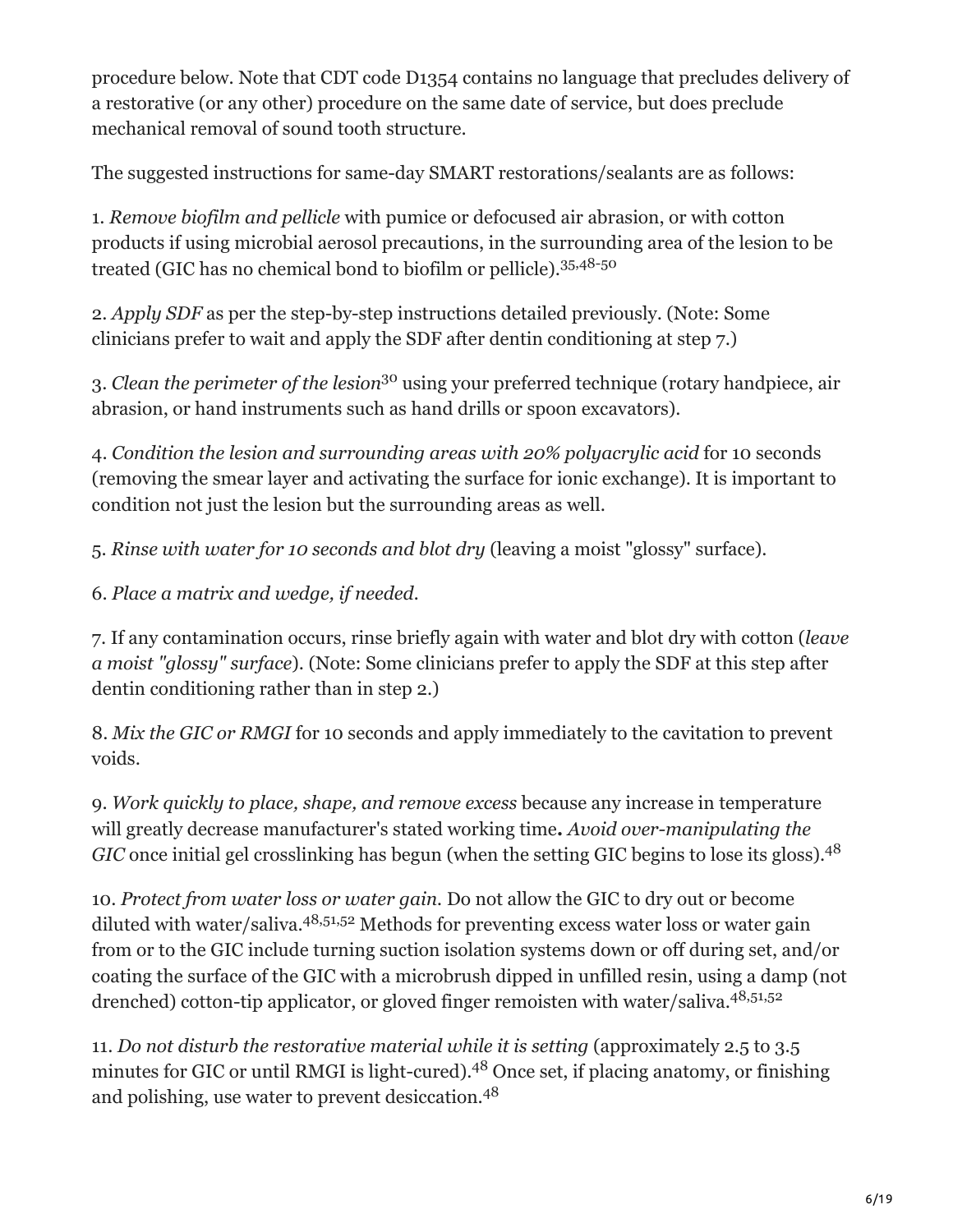Instruct the patient not to chew on SMART restorations for at least 1 to 2 hours (for large restorations, 48 hours is even safer), or recommend a soft diet for 2 days.

## **Resin Composite Best Practices**

Dentin caries arrested by SDF can be treated similarly to caries arrested by other processes. Principles of cavity preparation, based on material selection, should be followed. As such, because a primary aim of a successful restoration is a well-sealed margin, conservative cavity preparation should focus on external walls (emphasis on enamel margins and the DEJ); infected, demineralized, or SDF-stained tooth structure should be removed from these areas. Stained but arrested axial and pulpal walls can be left free of mechanical preparation. It should be noted that SDF-treated dentin is compatible with resin-bonding adhesives (Figure 6 and Figure 7).<sup>32,53-55</sup>

## *Option A. Multiple-Appointment SDF-Resin: Arrest First With SDF, Then Restore Later*

Wait 2 to 4 weeks after the last SDF application prior to restoring with a resin composite. To avoid "show through" of dark axial/pulpal dentin on the primary area of esthetic concern, use an opaque restorative material, like traditional GIC for the entire definitive restoration or as a base for a sandwich technique. Alternatively, an opaque RMGI liner can be placed over the dark axial/pulpal area prior to customary restoration with a more translucent material, like resin composite.

### *Option B. Same-Day SDF-Resin: SDF During a Restorative Procedure Using Resin Composite*

Restore with resin composite at the same appointment as SDF application. In this case, SDF should be rinsed prior to bonding.<sup>56</sup> From an esthetic perspective, same-day resin composite restoration is at risk for silver staining near the margins. To avoid this, a short  $\sim$ 1 second "tac"-style curing light burst after SDF application and rinsing will photo-reveal residual silver with the subset of curing units that cover the silver absorption spectrum. Many focused operating lights will precipitate the silver in 1 or 2 minutes. Once visible, selectively and minimally prepare dark silver-stained areas at the enamel margins and DEJ, leaving silver-stained dentin internally on the axial/pulpal walls. Repeat until there is no more residual silver at enamel margins and DEJ. Then, opaque and restore as above.

If a resin composite is chosen for the restorative material, the strongly preferred approach is to arrest with SDF first and then restore at a later appointment. GIC is preferable for sameday application of SDF and restoration for reasons mentioned in the previous "Glass-Ionomer/Resin-Modified Glass-Ionomer Cement Best Practices" section.

# **Conclusion**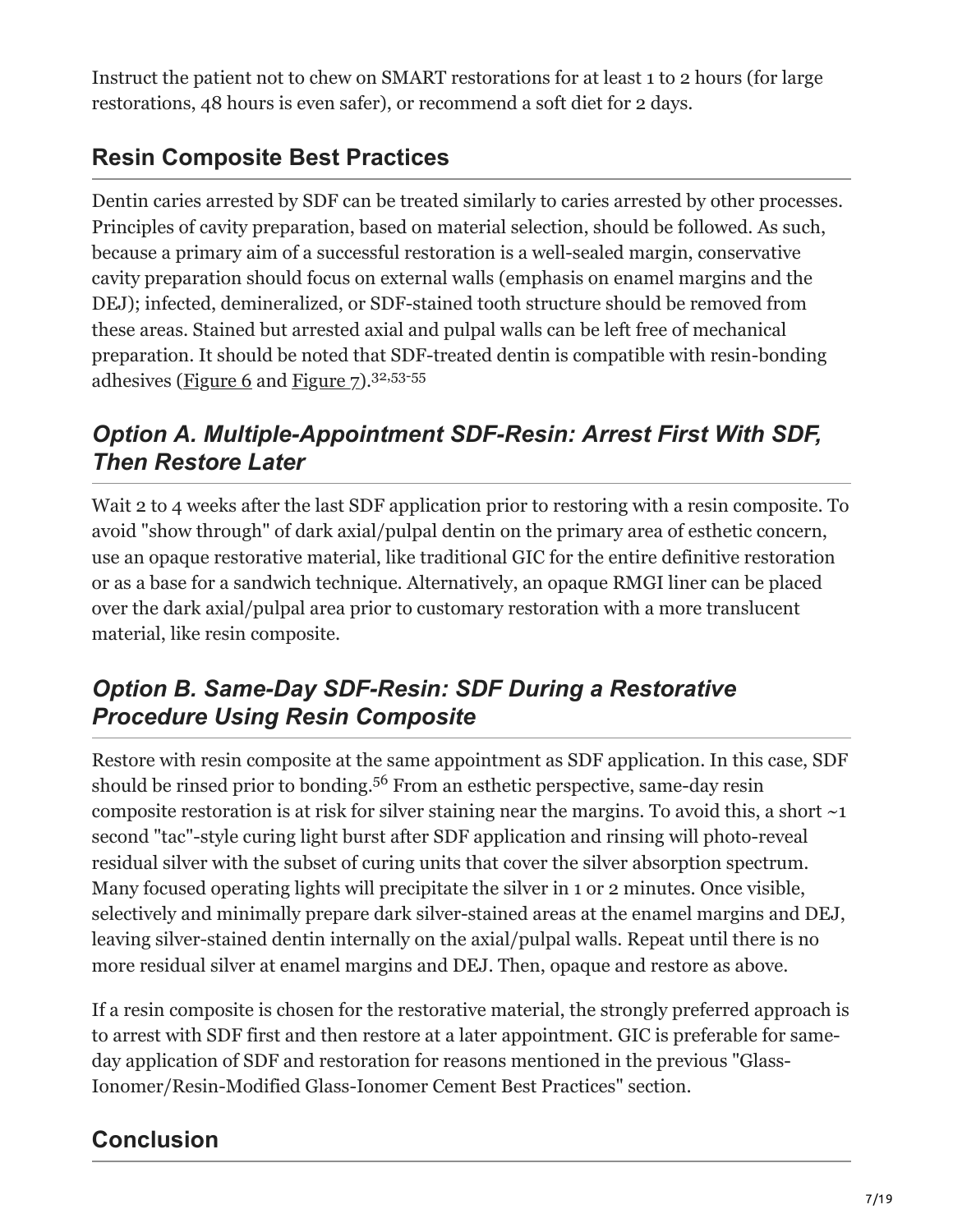Using these instructions, SDF can be incorporated into all caries management protocols by utilizing a logical flow diagram. Active caries lesions can be managed with or without subsequent restoration, depending on clinical context. GIC is a preferred restorative material, especially for same-day restorations, due to its fluoride release and recharge potential. Resin composite is a restorative option and is most appropriate after prior arrest with SDF and general caries control.

### **About the Authors**

#### **Douglas A. Young, DDS, EdD, MBA, MS**

Professor Emeritus, Department of Diagnostic Sciences, University of the Pacific, Arthur A. Dugoni School of Dentistry, San Francisco, California

#### **Ryan L. Quock, DDS**

Distinguished Teaching Professor, Department of Restorative Dentistry and Prosthodontics; University of Texas School of Dentistry at Houston, Houston, Texas

#### **Jeremy Horst, DDS, PhD**

Director of Clinical Innovation, CareQuest Innovation Partners, Boston, Massachusetts

#### **Roopwant Kaur, BDS, MS**

Clinical Assistant Professor, Division of Operative Dentistry, Department of General Dentistry, East Carolina University School of Dental Medicine, Greenville, North Carolina

#### **Jeanette K. MacLean, DDS**

Private Practice, Glendale, Arizona; Diplomate, American Board of Pediatric Dentistry; Fellow, American Academy of Pediatric Dentistry

#### **John C. Frachella, DMD**

Pediatric Dental Consultant, Bend, Oregon

#### **Steve Duffin, DDS**

Dental Director, NODK, LLC and Oral Health Outreach, LLC, Wilsonville, Oregon; Private Practice, Keizer, Oregon

#### **Adriana Semprum-Clavier, DDS, MS**

Clinical Associate Professor, Department of Restorative Dentistry, University of Illinois at Chicago College of Dentistry, Chicago, Illinois

#### **Andrea G. Ferreira Zandona, DDS, MSD, PhD**

Professor and Chair, Department of Comprehensive Care, Tufts University School of Dental Medicine, Boston, Massachusetts

------------------------------------------------------------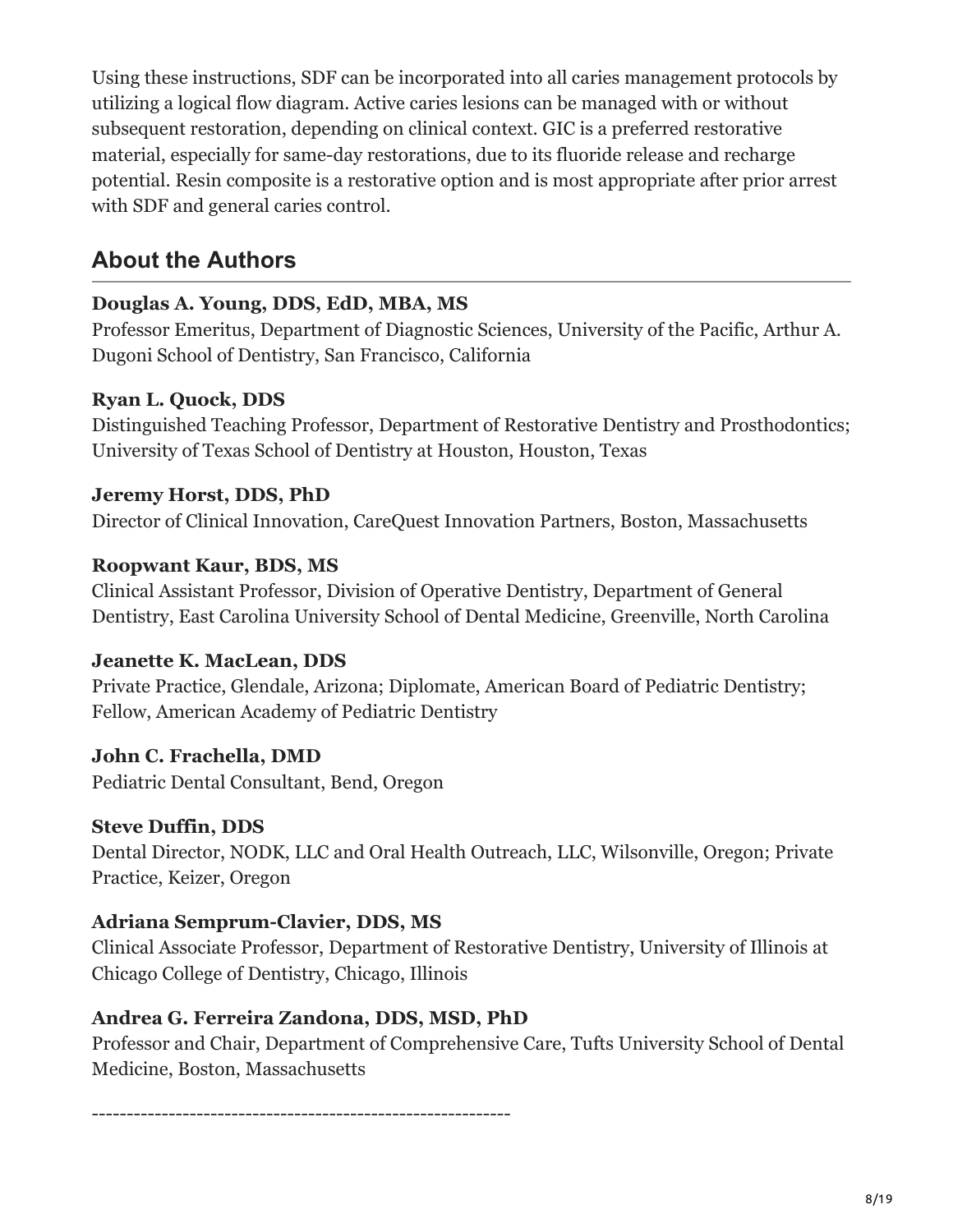### **Clinical Instructions for the Use of Silver Diamine Fluoride (SDF) for Dental Caries Management**

Silver diamine fluoride (SDF) has US Food and Drug Administration (FDA) clearance for tooth desensitization. Although leading organizations have recommended the use of SDF "off-label" for dental caries prevention and arrest, and its use in these situations is legally permitted, manufacturers are not permitted to issue instructions for these off-label uses. To address the need of clinicians and administrators for a standard protocol, a working group has compiled practical instructions for the use of SDF for caries arrest and prevention. This guidance is intended to apply to all patients, including children, adults, older adults, and patients with special healthcare needs.

Further it is recognized that:

SDF has a prominent role in the 2018 American Dental Association Evidence-based Clinical Practice Guideline on Nonrestorative Treatments for Carious Lesions.<sup>1,2</sup> SDF has been cleared by the FDA to use for tooth desensitization since 2014. In 2016, SDF was granted Breakthrough Therapy designation for caries arrest in young children by the FDA. The FDA phase III pivotal trial, which could establish SDF as the first drug to treat caries, is underway. As of 2020, reimbursement for the caries-arresting medicament application, reported with Code on Dental Procedures and Nomenclature (CDT) code D1354, was provided by most US state Medicaid programs, as well as a number of commercial dental benefit plans. CDT code D1355, which documents delivery of a caries preventive medicament, became effective as of January 1, 2021. SDF is a medicament that could be used when delivering either of these "per-tooth" procedures.

SDF is supported by the American Academy of Pediatric Dentistry (AAPD) in the 2018 "Policy on the Use of Silver Diamine Fluoride for Pediatric Dental Patients" and by the World Health Organization (WHO) in the 2017 "WHO Global Consultation on Public Health Intervention Against Early Childhood Caries."<sup>57</sup> In 2019, the FDI World Dental Federation (FDI) revised the 2002 Policy Statement on "Minimal Intervention in the Management of Dental Caries" to clarify that "an operative ("surgical") approach should only be used when specifically indicated, eg, when cavitation is such that the lesion cannot be arrested, or when there are esthetic or functional requirements."<sup>58</sup> The FDI Policy Statement includes the following principles: modification of the oral flora to favor health; patient education and informed participation; remineralization of noncavitated and cavitated lesions of enamel and dentin/cementum; minimal operative intervention of cavitated lesions; repair of defective restorations as a possible alternative to replacement.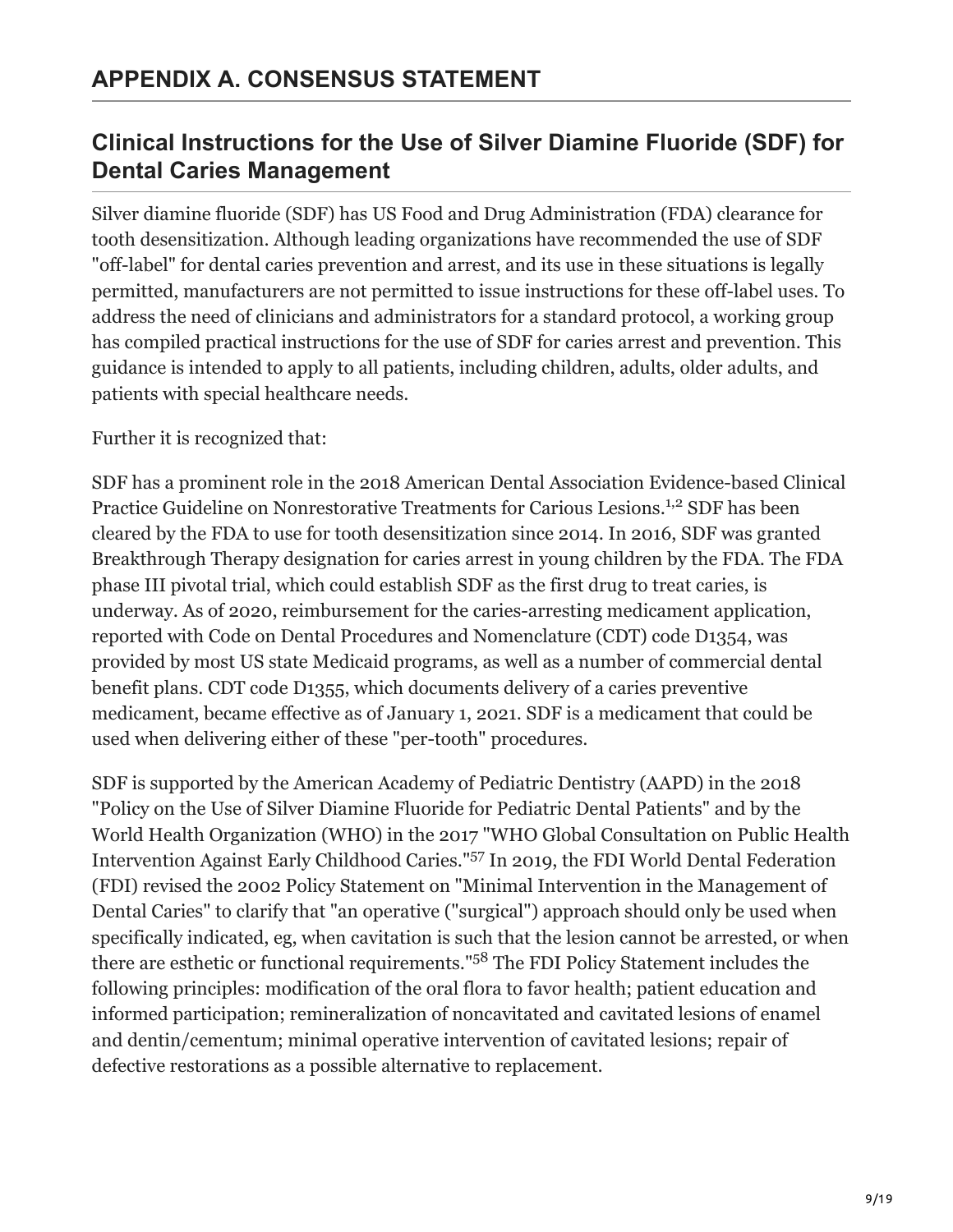The SDF clinical instructions presented in this article represent a foundation using the best available scientific evidence, combined with expert clinical experience and observation. These initial clinical instructions have been reviewed and their value affirmed by the following organizations, understanding that they will need updating as the body of knowledge continues to expand.

The organizations are:

Academy of General Dentistry

American Academy of Developmental Medicine and Dentistry

American Dental Hygienists' Association

Association of State and Dental Territorial Dental Directors

California Dental Association Foundation

Caries Management by Risk Assessment (CAMBRA) Coalition

Consortium of Operative Dentistry Educators

Maine Academy of General Dentistry

Northern California Academy of General Dentistry

Project Accessible Oral Health

San Francisco Dental Society

Southern Alameda County Dental Society

Special Care Dentistry Association

------------------------------------------------------------

# **APPENDIX B. SDF AT A GLANCE**

**Material**: 38% SDF (in purified water, pH 10) **Storage**: Avoid freezing or extreme heat **Maximum Dose:** 260 μL (eight drops) per treatment visit<sup>59</sup> (see #7 in the Safety section of Appendix C)

### **Indications:**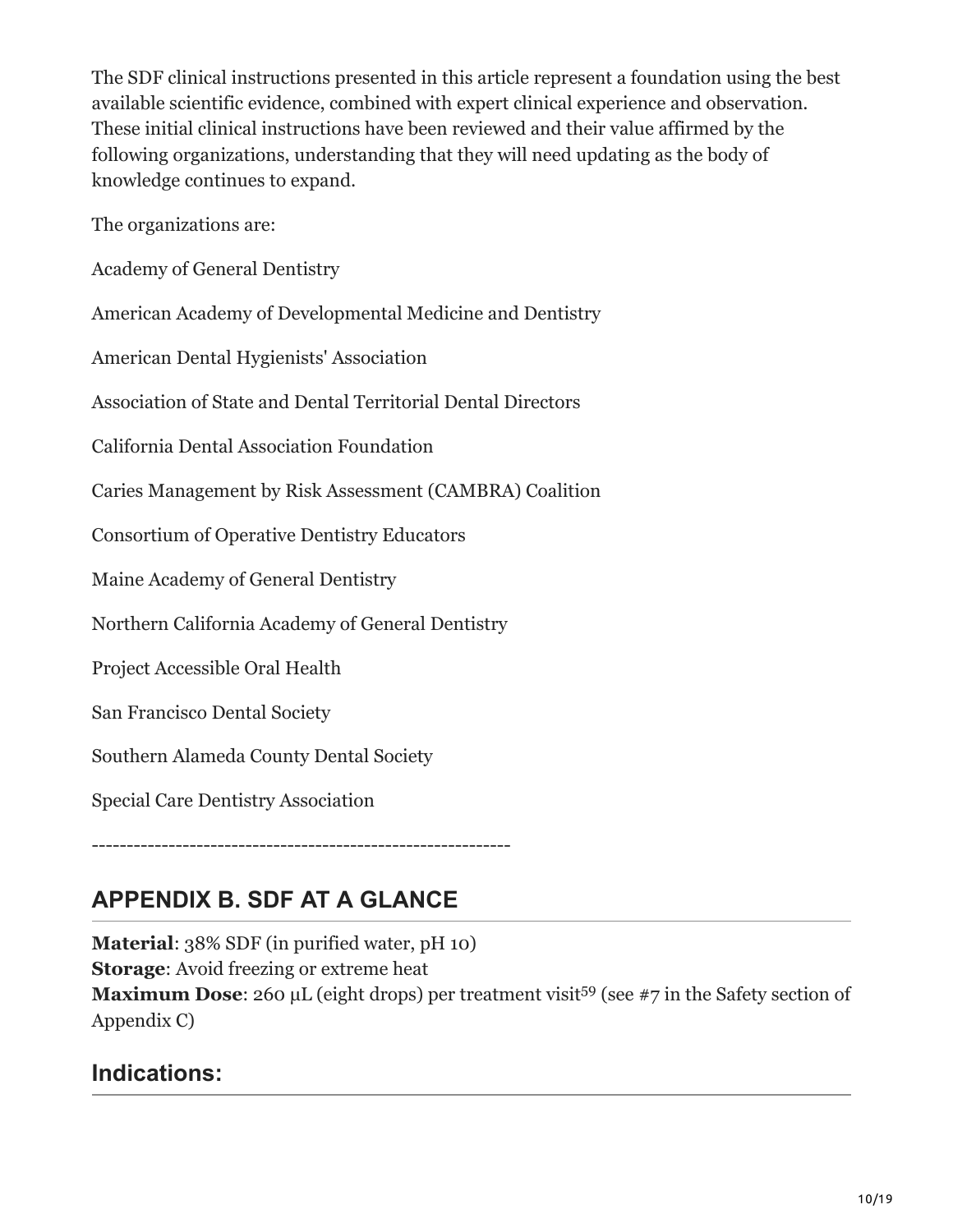- Tooth hypersensitivity
- High or extreme caries risk (xerostomia or severe early childhood caries)
- Patients undergoing radiation therapy for head and neck cancers
- Active caries lesions
- Treatment challenged by behavioral or medical factors
- Difficult-to-treat dental carious lesions
- Patients without access to regular dental care
- When a less invasive treatment option is preferred
- $\bullet$  In combination with selective caries removal<sup>29,30</sup> as a liner to harden infected or affected dentin<sup>8-13</sup> and provide antimicrobial effects<sup>8,14-16</sup>
- Preventive agent at high-risk surfaces<sup>4-6</sup>

### **SDF Actions:**

- Desensitization 33
- Prevention of new caries lesions 3-5,7
- Caries indicator 23
- Caries arrest 1,2,60
- Hardening carious dentin<sup>8-13</sup>
- o Forms silver-protein conjugates in carious surfaces 11
- o Inhibits the proteins that break down the exposed dentin organic matrix: matrix
- metalloproteinases,<sup>11</sup> cathepsins,<sup>9</sup> and bacterial collagenases<sup>10</sup>
- o Promotes remineralization<sup>10</sup> and decreases lesion thickness<sup>10</sup>
- o Fluoroapatite increases resistance to acid dissolution and enzymatic digestion 11

• Silver ions have antimicrobial action by breaking membranes, denaturing proteins, and inhibiting DNA replication 8,14-16

• Silver and fluoride ions penetrate  $\sim$  25 microns into enamel<sup>14</sup> and up to 2.1 mm into dentin 61

• Silver microstructures fill exposed dentinal tubules and microcavitations produced by the caries process 61

## **SDF Contraindications : 6**

- Pulp exposure
- Irreversible pulpitis
- Allergy or intolerance to silver, fluoride, or ammonia
- Direct exposure to open mucogingival lesions

------------------------------------------------------------

## **APPENDIX C: OTHER SDF CONSIDERATIONS**

### **Advantages**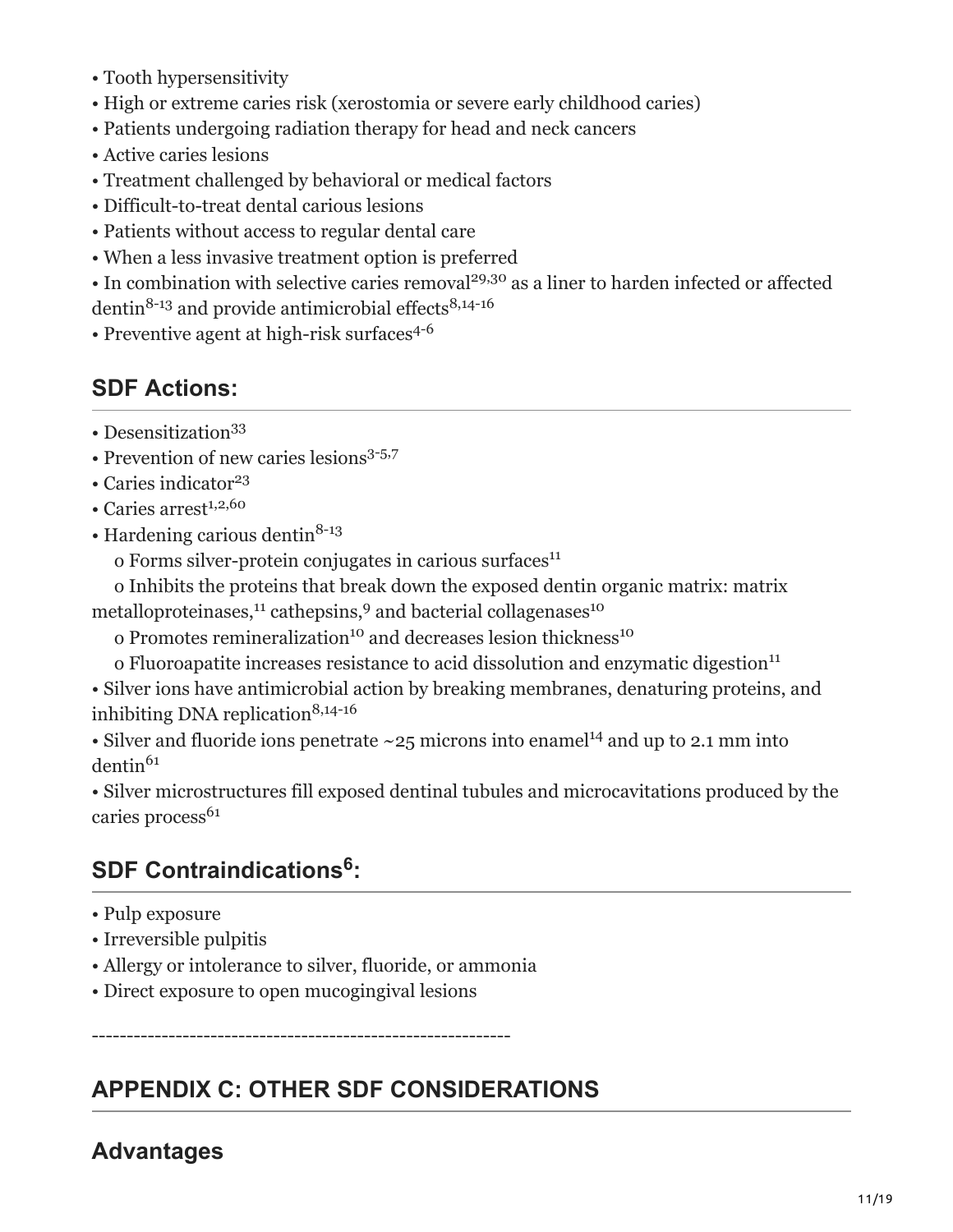• A quick, simple, painless, and affordable means of managing many caries lesions at one appointment

- Procedure may not produce aerosol
- Procedure can be completed in virtually any setting without the need for expensive dental equipment, local anesthetic, sedation or even electricity
- Can be combined with other prevention, therapeutic, and restoration options to deliver risk-based, patient-centered comprehensive care
- Approximately 81% of caries lesions are arrested with semi-annual application<sup>60</sup>
- Will not stain healthy tooth structure

# **Disadvantages**

- Does not restore form, function, or esthetics
- Some caries lesions fail to arrest with SDF treatment alone
- Permanently stains active caries lesions black
- Stains demineralized and hypomineralized, non-cavitated surfaces
- Stains clinic surfaces, clothing, and skin if not handled properly

## **Precautions Related to Unintended Staining**

- Inform patients and use caution as early demineralization (white spots) may be subclinical
- Protect patient and clinic surfaces (see instructions for application)
- Apply to site-specific lesions versus full-mouth application (such as with fluoride varnish)
- Do not use the same brush that has come in contact with SDF to apply varnish to other teeth

• Avoid exposing SDF to strong light (curing, headlight, operatory) that has just been applied to avoid the silver ions from precipitating out of solution

## **Disadvantages**

- Does not restore form, function, or esthetics
- Some caries lesions fail to arrest with SDF treatment alone
- Permanently stains active caries lesions black
- Stains demineralized and hypomineralized, non-cavitated surfaces
- Stains clinic surfaces, clothing, and skin if not handled properly

## **Precautions Related to Unintended Staining**

- Inform patients and use caution as early demineralization (white spots) may be subclinical
- Protect patient and clinic surfaces (see instructions for application)
- Apply to site-specific lesions versus full-mouth application (such as with fluoride varnish)
- Do not use the same brush that has come in contact with SDF to apply varnish to other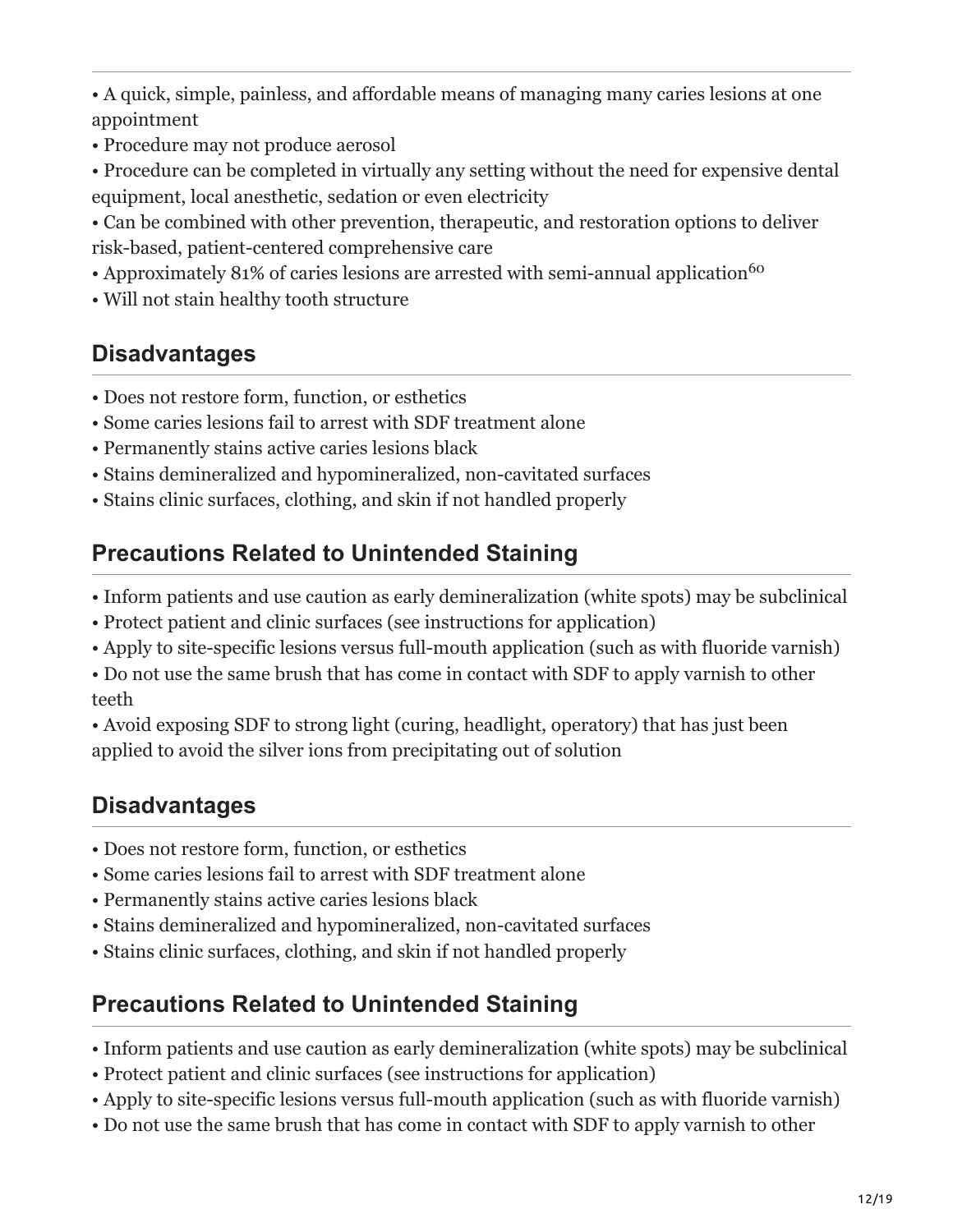teeth

• Avoid exposing SDF to strong light (curing, headlight, operatory) that has just been applied to avoid the silver ions from precipitating out of solution

# **Stain Removal**

Difficult with varying degrees of success. The following suggestions are made: Lips and skin:

- Stain will go away on its own within a few days or up to a few weeks.62
- Hydrogen peroxide, makeup remover, or exfoliation with a slurry of salt may help remove or lessen the stain.

Surfaces

- Sodium hypochlorite
- Some household cleaning products
- Fabrics
- Potassium iodide
- Sodium percarbonate

# **Restorations**

• Same-day silver-modified atraumatic restorative treatment (SMART) restoratives with resin will immediately turn dark.

• Same-day SMART restoratives with no resin may turn gray over time.

• Consider conventional atraumatic restorative treatment (ART) without SDF in the esthetic zone if staining is a concern.

• Delay placement of a restoration for 2 weeks after SDF application and the restorative materials will not turn gray. Stained tooth structures may show through depending on opacity and material thickness.

• Clean/sound cavosurface margins using selective caries removal and/or opaquers can help mask SDF stain.

# **Documentation**

• Obtain informed consent from the patient or legal guardian, reviewing the risks, benefits, and alternatives to SDF.

- CDT Code "D1354 interim caries arresting medicament application per tooth"
- CDT Code "D1208 topical application of fluoride excluding varnish

• CDT Code "D1355 caries preventive medicament application - per tooth," effective January 1, 2021

# **Safety**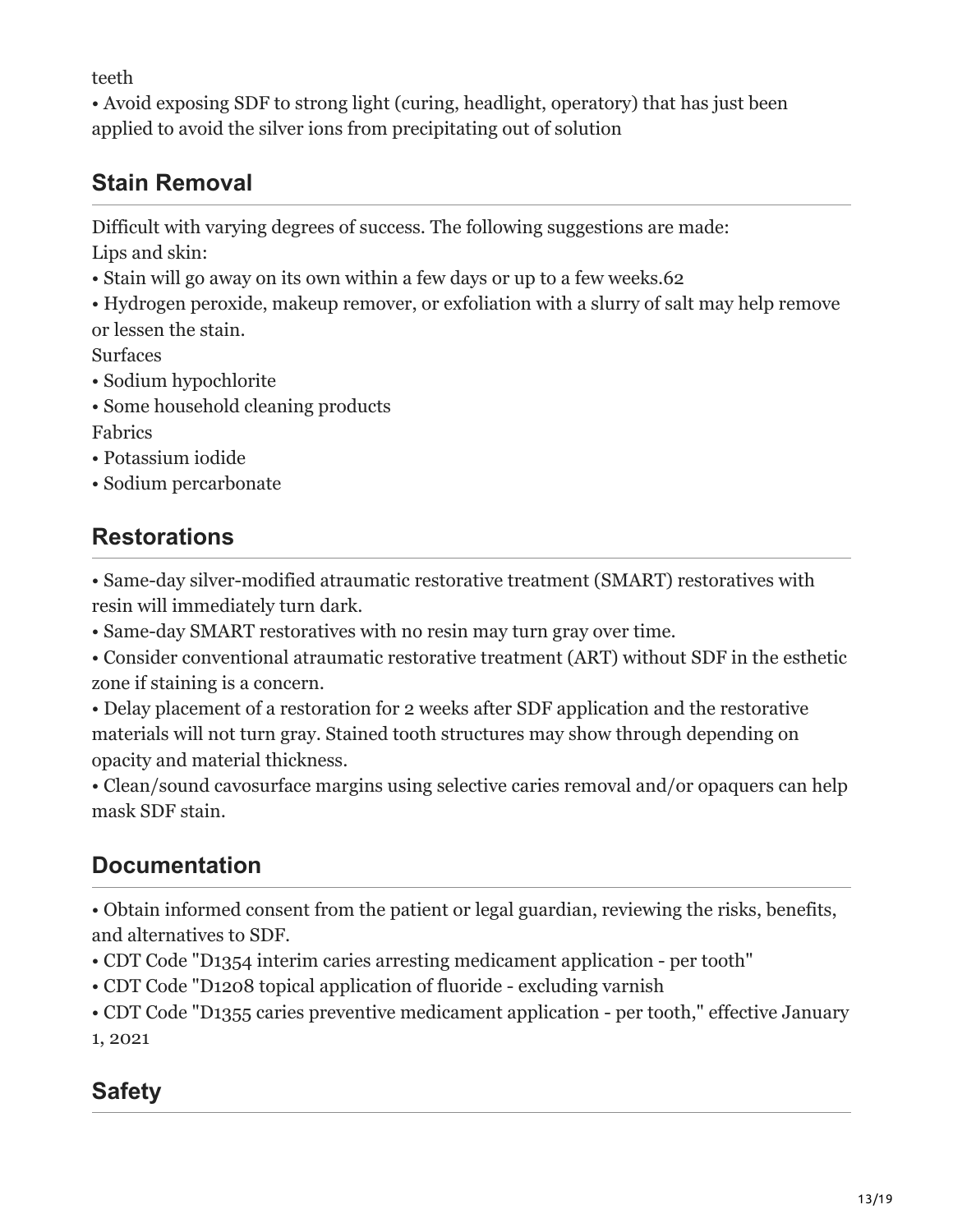• 38% SDF consists of 25% silver, 8% ammonia, and 5% fluoride, with a pH of 10 (Advantage Arrest, Elevate Oral Care).

• 0.05 ml drop of a 38% SDF contains 19 mg SDF, 4.74 mg silver, 2.24 mg fluoride.

• 0.1 ml unit dose ampule of a 38% SDF contains 38 mg SDF, 9.48 mg silver, 4.48 mg fluoride.

• In a short-term serum pharmacokinetic study, fluoride exposure was below the US Environmental Protection Agency (EPA) oral reference dose. Silver exposure exceeded the EPA oral reference dose for cumulative daily exposure over a lifetime, but for occasional use (typically biannual application) was well below the concentrations associated with toxicity. 63

• In another serum pharmacokinetic study, <sup>64</sup> SDF was well tolerated and no adverse events were reported.

• No studies have yet evaluated the safety of SDF during pregnancy in women or animals, thus the authors cannot make a recommendation on use of SDF in pregnant women and suggest consideration of silver nitrate and fluoride varnish instead. There are long histories of safely using silver nitrate to cauterize HPV warts on the cervix of pregnant women<sup>24</sup> and fluoride varnish to prevent caries lesions in pregnant women.<sup>25</sup> The combination of  $25\%$ silver nitrate and fluoride varnish<sup>26</sup> has been shown to have equivalent effectiveness to SDF. 27

• The SDF dose of 260 μL (eight drops) per treatment visit listed in this document is a significant change to the previous recommendation of one drop per 10 kg of body weight. The dose limit of 260 µL SDF per patient was developed to assure safety based on the weight of a small 12-month old child by the FDA drug panel for the phase III, multicenter, randomized, placebo-controlled superiority trial run by University of Michigan, New York University, and University of Iowa. 59

• When covering SDF with fluoride varnish there is an additive fluoride dose. The maximum dose of 260 µL SDF (eight drops) contains 11.6 mg fluoride, essentially the same as the 11.3 mg dose in a standard 0.5 mL packet of fluoride varnish. For adults or children over 20 kg (44 lbs.), combining the full doses is safe. The individual product dose limits are based on safety for a 10 kg (15-month old) child. The authors have not encountered a situation that would require even half the dose of either SDF or fluoride varnish at this young age. Nonetheless, combined dose limits can be adjusted according to weight using a total dose of 1.13 mg/kg fluoride when a child is less than 20 kg (44 lbs.), eg, four drops of SDF and the smallest (0.25 mL) packets for fluoride varnish.

## **References**

1. Urquhart O, Tampi MP, Pilcher L, et al. Nonrestorative treatments for caries: systematic review and network meta-analysis. *J Dent Res*. 2019;98(1):14-26.

2. Slayton RL, Urquhart O, Araujo MWB, et al. Evidence-based clinical practice guideline on nonrestorative treatments for carious lesions: a report from the American Dental Association. *J Am Dent Assoc*. 2018;149(10):837-849.e19.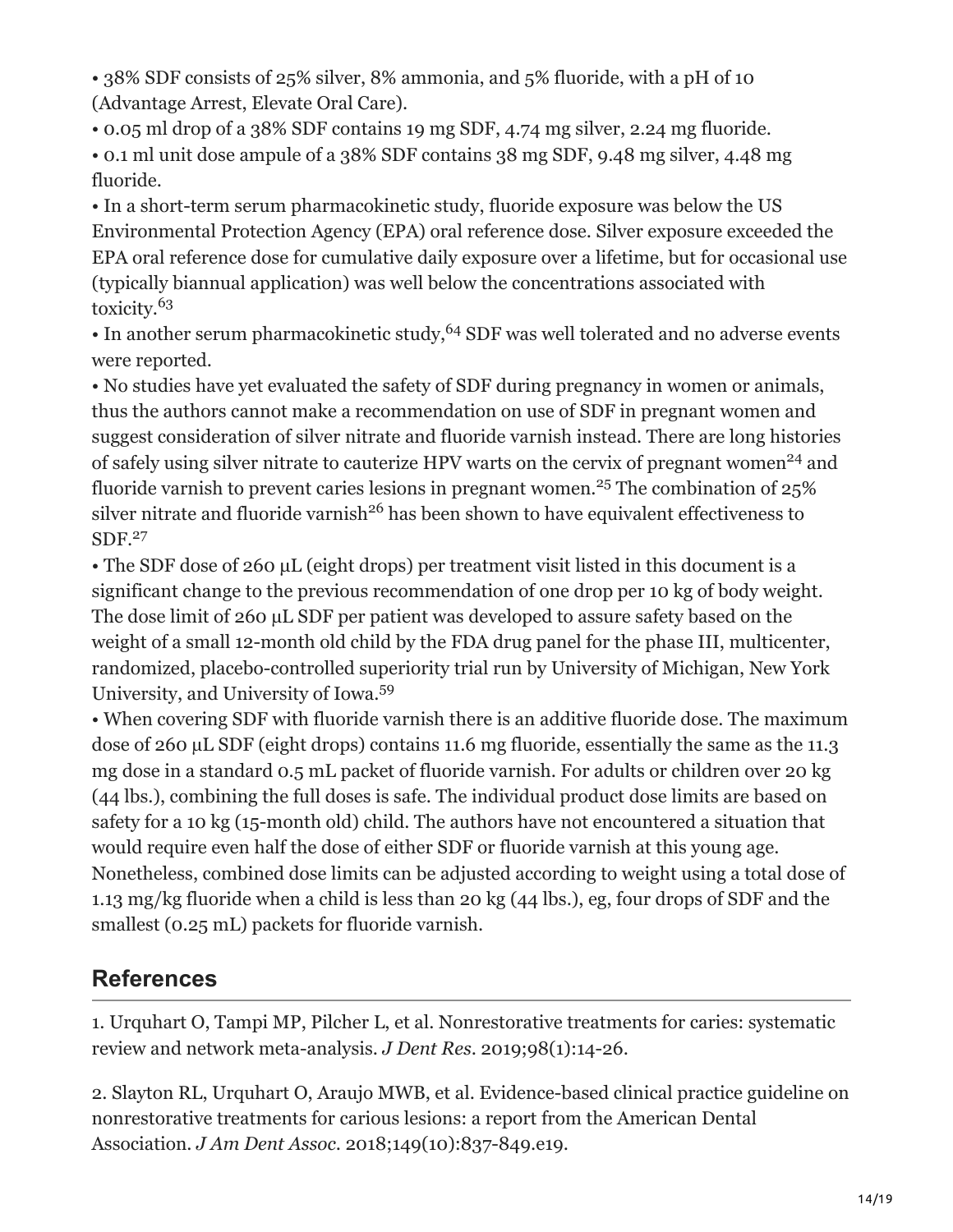3. Zhang J, Sardana D, Li KY, et al. Topical fluoride to prevent root caries: systematic review with network meta-analysis. *J Dent Res*. 2020;99(5):506-513.

4. Oliveira BH, Rajendra A, Veitz-Keenan A, Niederman R. The effect of silver diamine fluoride in preventing caries in the primary dentition: a systematic review and metaanalysis. *Caries Res*. 2019;53(1):24-32.

5. Oliveira BH, Cunha-Cruz J, Rajendra A, Niederman R. Controlling caries in exposed root surfaces with silver diamine fluoride: a systematic review with meta-analysis. *J Am Dent Assoc*. 2018;149(8):671-679.e1.

6. Horst JA, Ellenikiotis H, Milgrom PL. UCSF protocol for caries arrest using silver diamine fluoride: rationale, indications and consent. *J Calif Dent Assoc*. 2016;44(1):16-28.

7. Horst JA, Heima M. Prevention of dental caries by silver diamine fluoride. *Compend Contin Educ Dent*. 2019;40(3):158-163.

8. Mei ML, Chu CH, Low KH, et al. Caries arresting effect of silver diamine fluoride on dentine carious lesion with S. mutans and L. acidophilus dual-species cariogenic biofilm. *Med Oral Patol Oral Cir Bucal*. 2013;18(6):e824-e831.

9. Mei ML, Ito L, Cao Y, et al. The inhibitory effects of silver diamine fluorides on cysteine cathepsins. *J Dent*. 2014;42(3):329-335.

10. Mei ML, Ito L, Cao Y, et al. Inhibitory effect of silver diamine fluoride on dentine demineralisation and collagen degradation. *J Dent*. 2013;41(9):809-817.

11. Mei ML, Li QL, Chu CH, et al. The inhibitory effects of silver diamine fluoride at different concentrations on matrix metalloproteinases. *Dent Mater*. 2012;28(8):903-908.

12. Mei ML, Nudelman F, Marzec B, et al. Formation of fluorohydroxyapatite with silver diamine fluoride. *J Dent Res*. 2017;96(10):1122-1128.

13. Chu CH, Lo EC. Microhardness of dentine in primary teeth after topical fluoride applications. *J Dent*. 2008;36(6):387-391.

14. Klasen HJ. A historical review of the use of silver in the treatment of burns. II. Renewed interest for silver. *Burns*. 2000;26(2):131-138.

15. Klasen HJ. Historical review of the use of silver in the treatment of burns. I. Early uses. *Burns*. 2000;26(2):117-130.

16. Youravong N, Carlen A, Teanpaisan R, Dahlen G. Metal-ion susceptibility of oral bacterial species. *Lett Appl Microbiol*. 2011;53(3):324-328.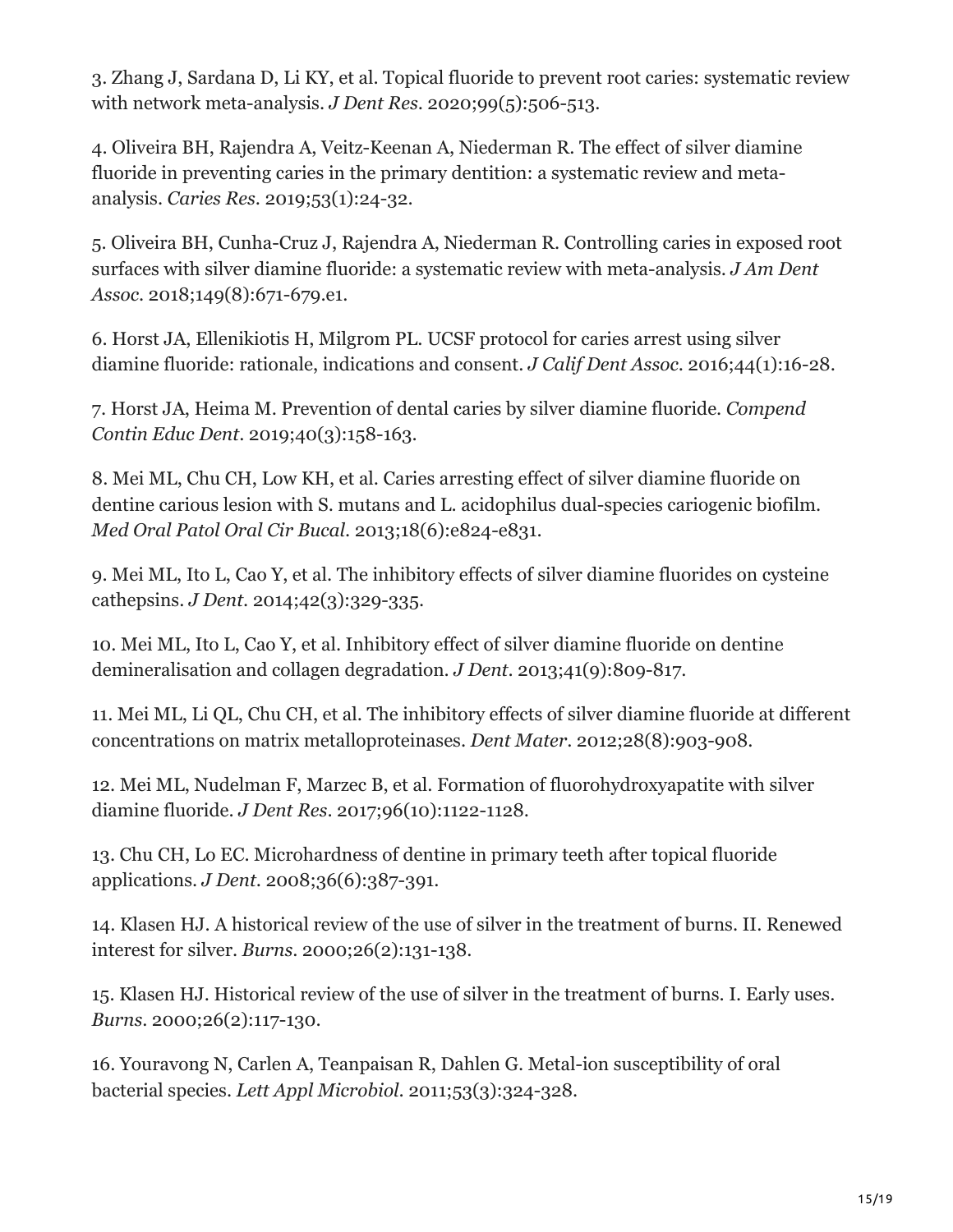17. Seifo N, Robertson M, MacLean J, et al. The use of silver diamine fluoride (SDF) in dental practice. *Br Dent J*. 2020;228(2):75-81.

18. Schwendicke F, Frencken JE, Bjorndal L, et al. Managing carious lesions: consensus recommendations on carious tissue removal. *Adv Dent Res*. 2016;28(2):58-67.

19. Schwendicke F, Splieth C, Breschi L, et al. When to intervene in the caries process? An expert Delphi consensus statement. *Clin Oral Investig*. 2019;23(10):3691-3703.

20. Sihra R, Schroth RJ, Bertone MF, et al. The effectiveness of silver diamine fluoride and fluoride varnish in arresting caries in young children and associated oral health-related quality of life. *J Can Dent Assoc*. 2020;86:k9.

21. Mitchell C, Gross AJ, Milgrom P, et al. Silver diamine fluoride treatment of active root caries lesions in older adults: a case series. *J Dent*. 2021;105:103561.

22. DePalo J. *Silver diamine fluoride and interproximal caries progression in the primary dentition*[thesis]. Ohio State University; 2019. https://etd.ohiolink.edu/apexprod/rws\_etd/send\_file/send? accession=osu1560622950433902&disposition=inline. Accessed May 20, 2021.

23. Chu CH, Lo EC, Lin HC. Effectiveness of silver diamine fluoride and sodium fluoride varnish in arresting dentin caries in Chinese pre-school children. *J Dent Res*. 2002;81(11):767-770.

24. Lipke MM. An armamentarium of wart treatments. *Clin Med Res*. 2006;4(4):273-293.

25. Vamos CA, Thompson EL, Avendano M, et al. Oral health promotion interventions during pregnancy: a systematic review. *Community Dent Oral Epidemiol*. 2015;43(5):385- 396.

26. Duffin S. Back to the future: the medical management of caries introduction. *J Calif Dent Assoc*. 2012;40(11):852-858.

27. Gao SS, Duangthip D, Wong MCM, et al. Randomized trial of silver nitrate with sodium fluoride for caries arrest. *JDR Clin Trans Res*. 2019;4(2):126-134.

28. Meng J, Wong MCM, Chu CH, et al. A 24-month randomized controlled trial on the success rates of restoring untreated and SDF-treated dentine caries lesions in primary teeth with the ART approach. *J Dent*. 2020;100:103435.

29. Ricketts DN, Kidd EA, Innes N, Clarkson J. Complete or ultraconservative removal of decayed tissue in unfilled teeth. *Cochrane Database Syst Rev*. 2006;(3):CD003808.

30. Thompson V, Craig RG, Curro FA, et al. Treatment of deep carious lesions by complete excavation or partial removal: a critical review. *J Am Dent Assoc*. 2008;139(6):705-712.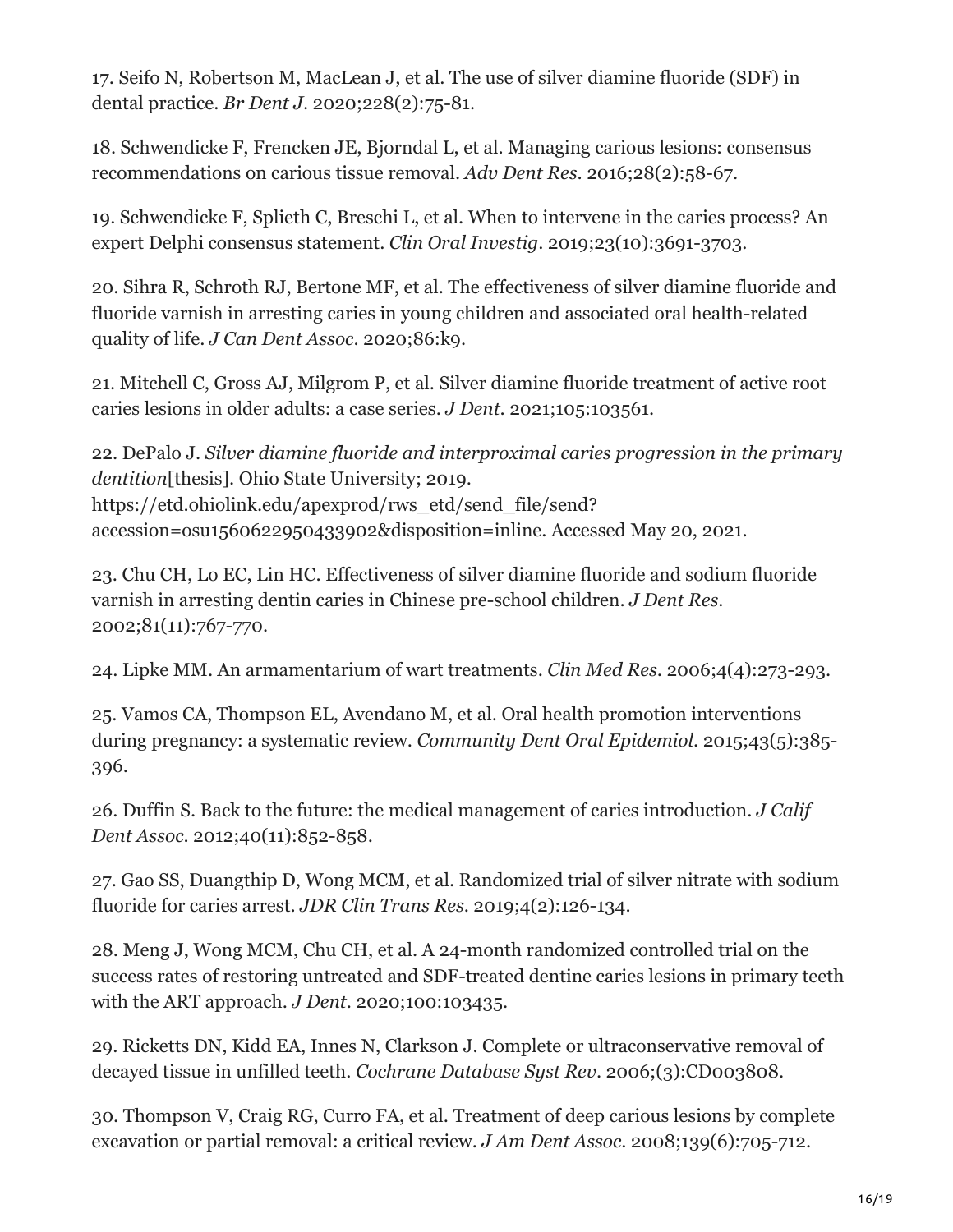31. Schwendicke F, Dorfer CE, Paris S. Incomplete caries removal: a systematic review and meta-analysis. *J Dent Res*. 2013;92(4):306-314.

32. Quock RL, Barros JA, Yang SW, Patel SA. Effect of silver diamine fluoride on microtensile bond strength to dentin. *Oper Dent*. 2012;37(6):610-616.

33. Castillo JL, Rivera S, Aparicio T, et al. The short-term effects of diammine silver fluoride on tooth sensitivity: a randomized controlled trial. *J Dent Res*. 2011;90(2):203-208.

34. Duffin SR, Juhl J, Schwab J, Duffin ML. *SMART Oral Health: The Medical Management of Caries*. Oral Health Outreach, LLC; 2019.

35. Ngo HC, Mount G, Mc Intyre J, et al. Chemical exchange between glass-ionomer restorations and residual carious dentine in permanent molars: an in vivo study. *J Dent*. 2006;34(8):608-613.

36. Smales RJ, Ngo HC, Yip KH, Yu C. Clinical effects of glass ionomer restorations on residual carious dentin in primary molars. *Am J Dent*. 2005;18(3):188-193.

37. Mickenautsch S, Yengopal V. Caries-preventive effect of high-viscosity glass ionomer and resin-based fissure sealants on permanent teeth: a systematic review of clinical trials. *PLoS One.* 2016;11(1):e0146512.

38. Mickenautsch S, Yengopal V, Leal SC, et al. Absence of carious lesions at margins of glass-ionomer and amalgam restorations: a meta-analysis. *Eur J Paediatr Dent*. 2009;10(1):41-46.

39. Mandari GJ, Frencken JE, van't Hof MA. Six-year success rates of occlusal amalgam and glass-ionomer restorations placed using three minimal intervention approaches. *Caries Res*. 2003;37(4):246-253.

40. Forsten L. Fluoride release of glass ionomers. *J Esthet Dent*. 1994;6(5):216-222.

41. Hicks J, Garcia-Godoy F, Donly K, Flaitz C. Fluoride-releasing restorative materials and secondary caries. *J Calif Dent Assoc*. 2003;31(3):229-245.

42. Cagetti MG, Carta G, Cocco F, et al. Effect of fluoridated sealants on adjacent tooth surfaces: a 30-mo randomized clinical trial. *J Dent Res*. 2014;93(7 suppl):59S-65S.

43. Gorton J, Featherstone JD. In vivo inhibition of demineralization around orthodontic brackets. *Am J Orthod Dentofacial Orthop*. 2003;123(1):10-14.

44. Forsten L. Fluoride release and uptake by glass ionomers. *Scand J Dent Res*. 1991;99(3):241-245.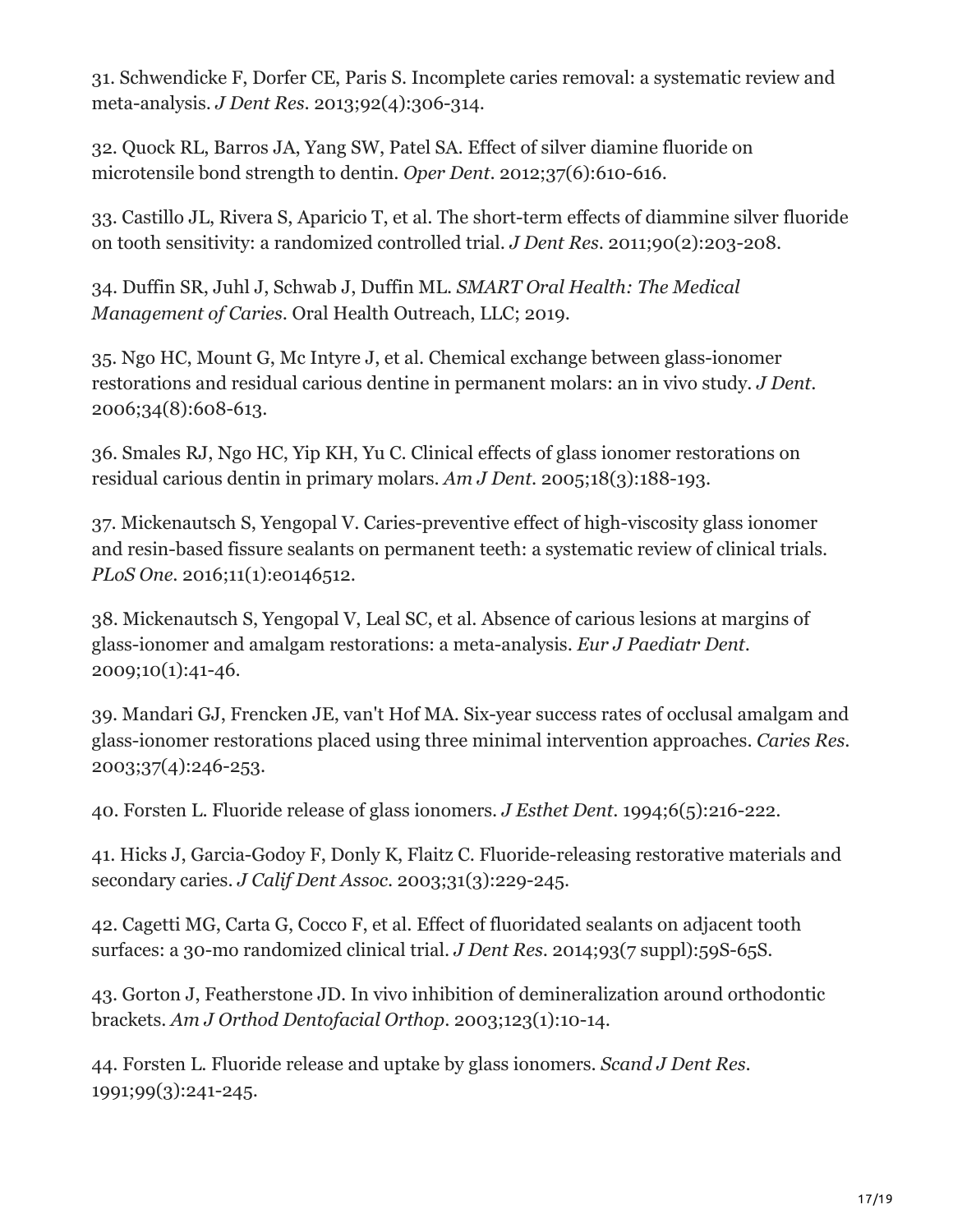45. Cranfield M, Kuhn AT, Winter GB. Factors relating to the rate of fluoride-ion release from glass-ionomer cement. *J Dent*. 1982;10(4):333-341.

46. Hengtrakool C, Pearson GJ, Wilson M. Interaction between GIC and S. sanguis biofilms: antibacterial properties and changes of surface hardness. *J Dent*. 2006;34(8):588-597.

47. Panahpour Eslami N, Chan DCN, Sadr A. Effect of silver diammine fluoride and glass ionomer on remineralisation of natural dentine caries. *J Dent*. 2021;106:103578.

48. Young DA, Wong A. Glass ionomer cement as a chemical treatment for caries. In: Duffin SR, Juhl J, Schwab J, Duffin ML, eds. *SMART Oral Health: The Medical Management of Caries*. Oral Health Outreach, LLC; 2019.

49. Ngo H, Mount GJ, Peters MC. A study of glass-ionomer cement and its interface with enamel and dentin using a low-temperature, high-resolution scanning electron microscopic technique. *Quintessence Int*. 1997;28(1):63-69.

50. Ngo H, Ruben J, Arends J, et al. Electron probe microanalysis and transverse microradiography studies of artificial lesions in enamel and dentin: a comparative study. *Adv Dent Res*. 1997;11(4):426-432.

51. Mount GJ. *An Atlas of Glass-Ionomer Cements: A Clinician's Guide*. 3rd ed. London: Martin Dunitz; 2002.

52. Mount GJ, Hume WR. *Preservation and Restoration of Tooth Structure*. 1st ed: Mosby; 1998.

53. Wu DI, Velamakanni S, Denisson J, et al. Effect of silver diamine fluoride (SDF) application on microtensile bonding strength of dentin in primary teeth. *Pediatr Dent*. 2016;38(2):148-153.

54. Camacho KJ, English JD, Jacob HB, et al. Silver diamine fluoride and bond strength to enamel in vitro: a pilot study. *Am J Dent*. 2018;31(6):317-319.

55. de Siqueira FSF, Morales LAR, Granja MCP, et al. Effect of silver diamine fluoride on the bonding properties to caries-affected dentin. *J Adhes Dent*. 2020;22(2):161-172.

56. Frohlich TT, de Oliveira Rocha R, Botton G. Does previous application of silver diammine fluoride influence the bond strength of glass ionomer cement and adhesive systems to dentin? Systematic review and meta-analysis. *Int J Paediatr Dent*. 2020;30(1):85-95.

57. Phantumvanit P, Makino Y, Ogawa H, et al. WHO global consultation on public health intervention against early childhood caries. *Community Dent Oral Epidemiol*. 2018;46(3):280-287.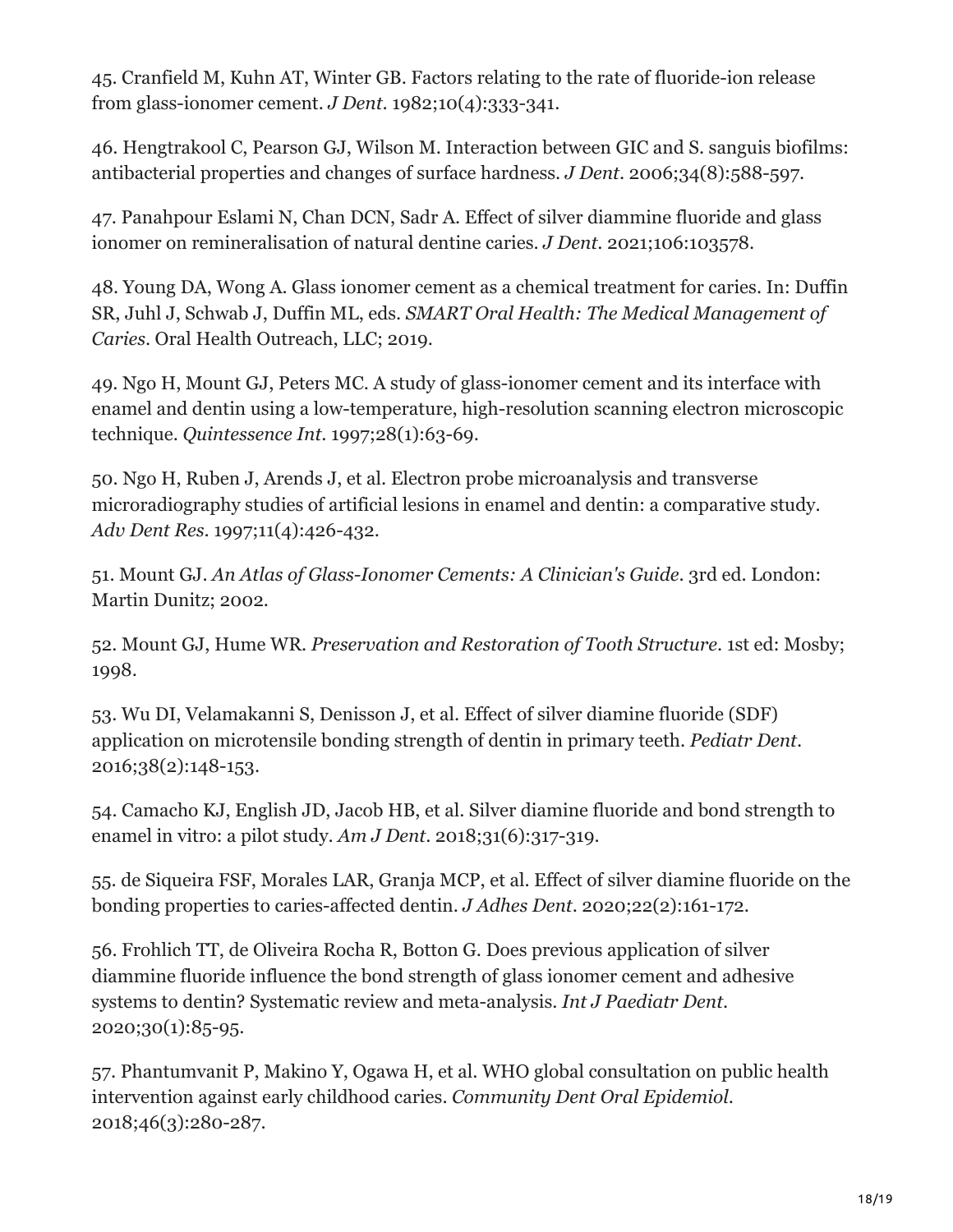58. Bondioni E. Carious lesions and first restorative treatment: adopted by the General Assembly: September 2019, San Francisco, United States of America. *Int Dent J*. 2020;70(1):5-6.

59. Fontana M. Effectiveness of silver diamine fluoride (SDF) in arresting cavitated caries lesions. ClinicalTrials.gov. US National Library of Medicine. 2018. NCT03649659. https://clinicaltrials.gov/ct2/show/NCT03649659. Accessed May 20, 2021.

60. Gao SS, Zhao IS, Hiraishi N, et al. Clinical trials of silver diamine fluoride in arresting caries among children: a systematic review. *JDR Clin Trans Res*. 2016;1(3):201-210.

61. Seto J, Horst JA, Parkinson DY, et al. Enhanced tooth structure via silver microwires following treatment with 38 percent silver diamine fluoride. *Pediatr Dent*. 2020;42(3):226- 231.

62. Duangthip D, Fung MHT, Wong MCM, et al. Adverse effects of silver diamine fluoride treatment among preschool children. *J Dent Res*. 2018;97(4):395-401.

63. Vasquez E, Zegarra G, Chirinos E, et al. Short term serum pharmacokinetics of diammine silver fluoride after oral application. *BMC Oral Health*. 2012;12:60.

64. Lin YS, Rothen ML, Milgrom P. Pharmacokinetics of 38% topical silver diamine fluoride in healthy adult volunteers. *J Am Dent Assoc*. 2019;150(3):186-192.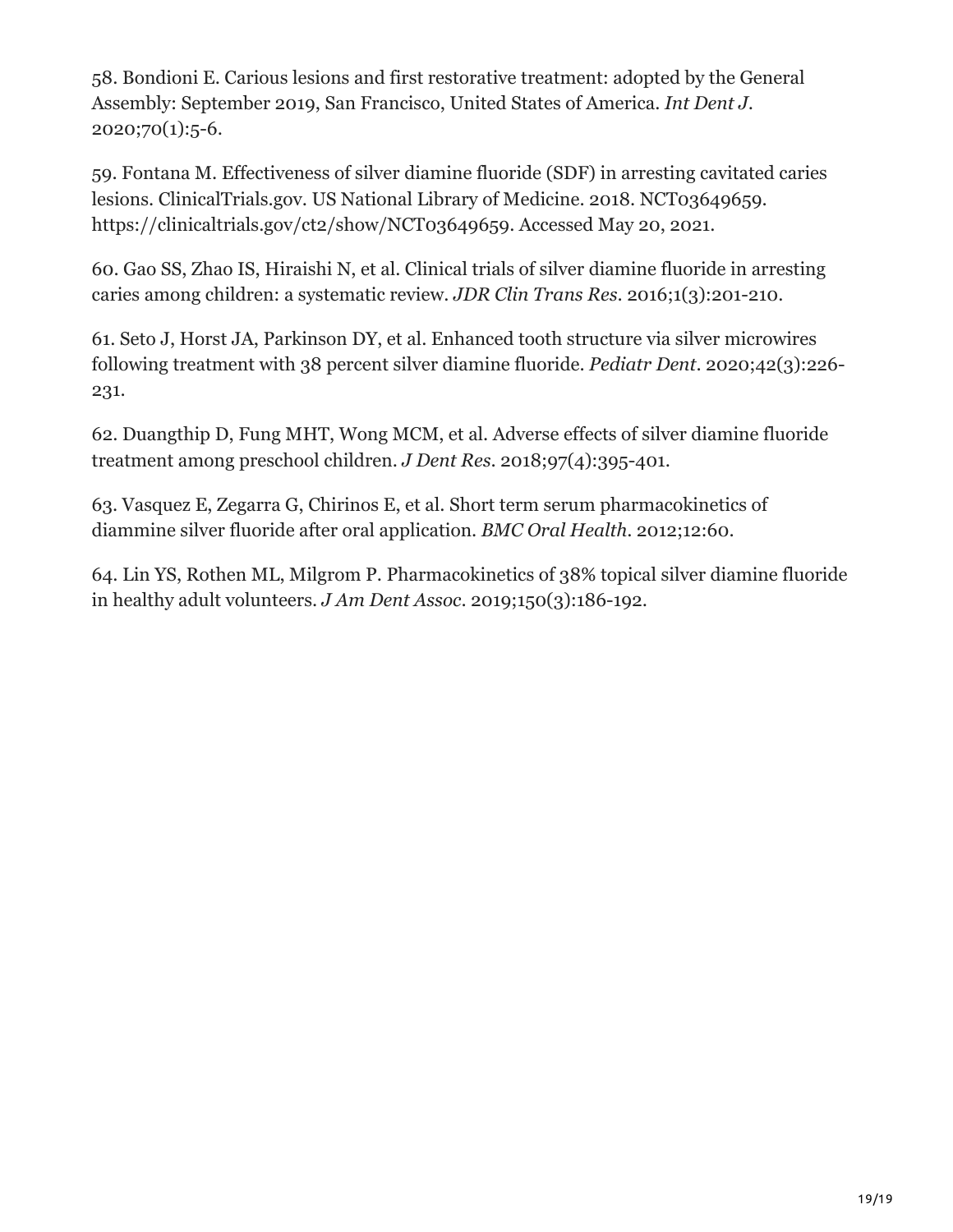

Image 1 of 7 Fig 1. Flow diagram of clinical use of SDF with an active lesion. Decisions for selection of interventions are guided by: presence of cavitation (an actual hole in the tooth); access (the ability to directly apply material to a lesion); and cleansability (the ability of a toothbrush to clean the entire lesion, saliva to flow through the lesion, and lack of a plaque trap). Titles of clinical best practice instructions as presented in the article are denoted here in boxes.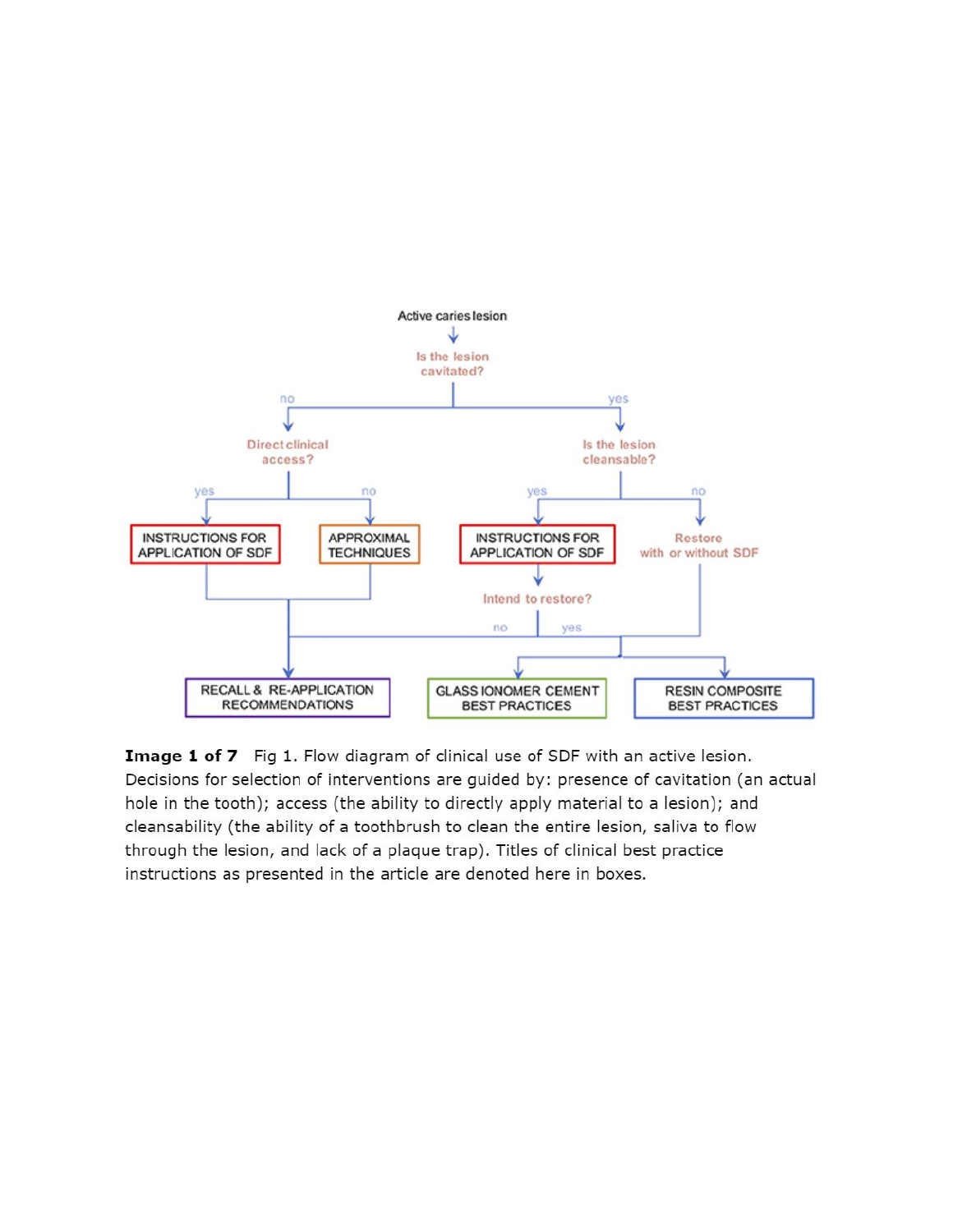

Image 2 of 7 Fig 2 and Fig 3. Placement of SDF on an approximal caries lesion using woven floss. Floss is placed between the teeth (Fig 2), then SDF is applied to the floss, and allowed to soak in for at least 1 minute (Fig 3). Note the corner of the mouth is well-protected from the blue SDF on the floss with a gloved finger. (Photographs courtesy of Jeanette MacLean, DDS)



Image 3 of 7 Fig 2 and Fig 3. Placement of SDF on an approximal caries lesion using woven floss. Floss is placed between the teeth (Fig 2), then SDF is applied to the floss, and allowed to soak in for at least 1 minute (Fig 3). Note the corner of the mouth is well-protected from the blue SDF on the floss with a gloved finger. (Photographs courtesy of Jeanette MacLean, DDS)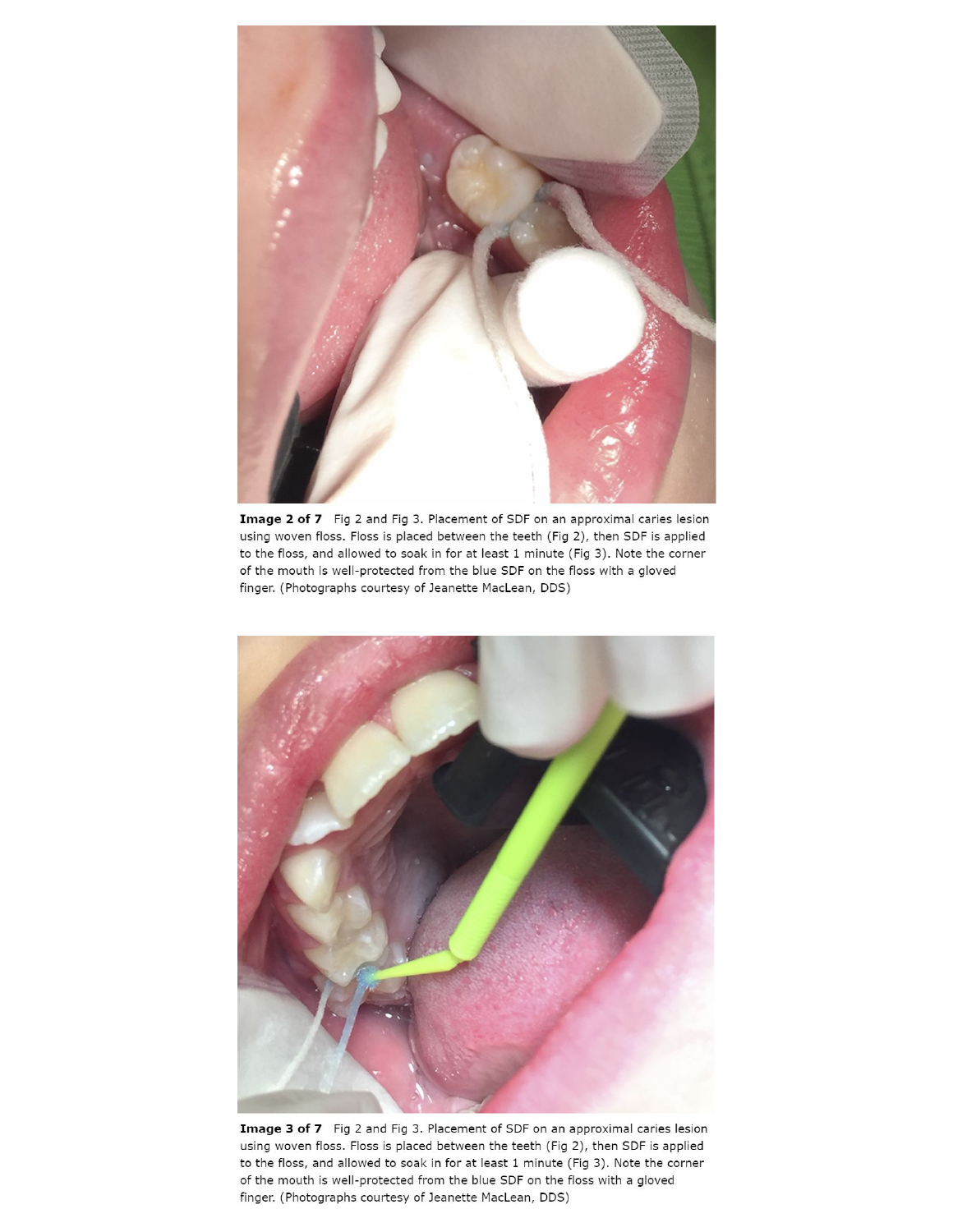

Image 4 of 7 Fig 4 and Fig 5. SDF application 1 minute and conventional GIC restoration on the same day. Fig 4: Before restoration, after SDF placement. Fig 5: Immediate postoperative. There is some dark show-through around the marginal areas because of inadequate caries removal around the perimeter of the lesion. For a more esthetic result, clean 2 mm from the cavosurface margins when enamel is present and 1 mm if there is no enamel in the deeper root areas. (Photographs courtesy of Kenneth Han, DDS)



Image 5 of 7 Fig 4 and Fig 5. SDF application 1 minute and conventional GIC restoration on the same day. Fig 4: Before restoration, after SDF placement. Fig 5: Immediate postoperative. There is some dark show-through around the marginal areas because of inadequate caries removal around the perimeter of the lesion. For a more esthetic result, clean 2 mm from the cavosurface margins when enamel is present and 1 mm if there is no enamel in the deeper